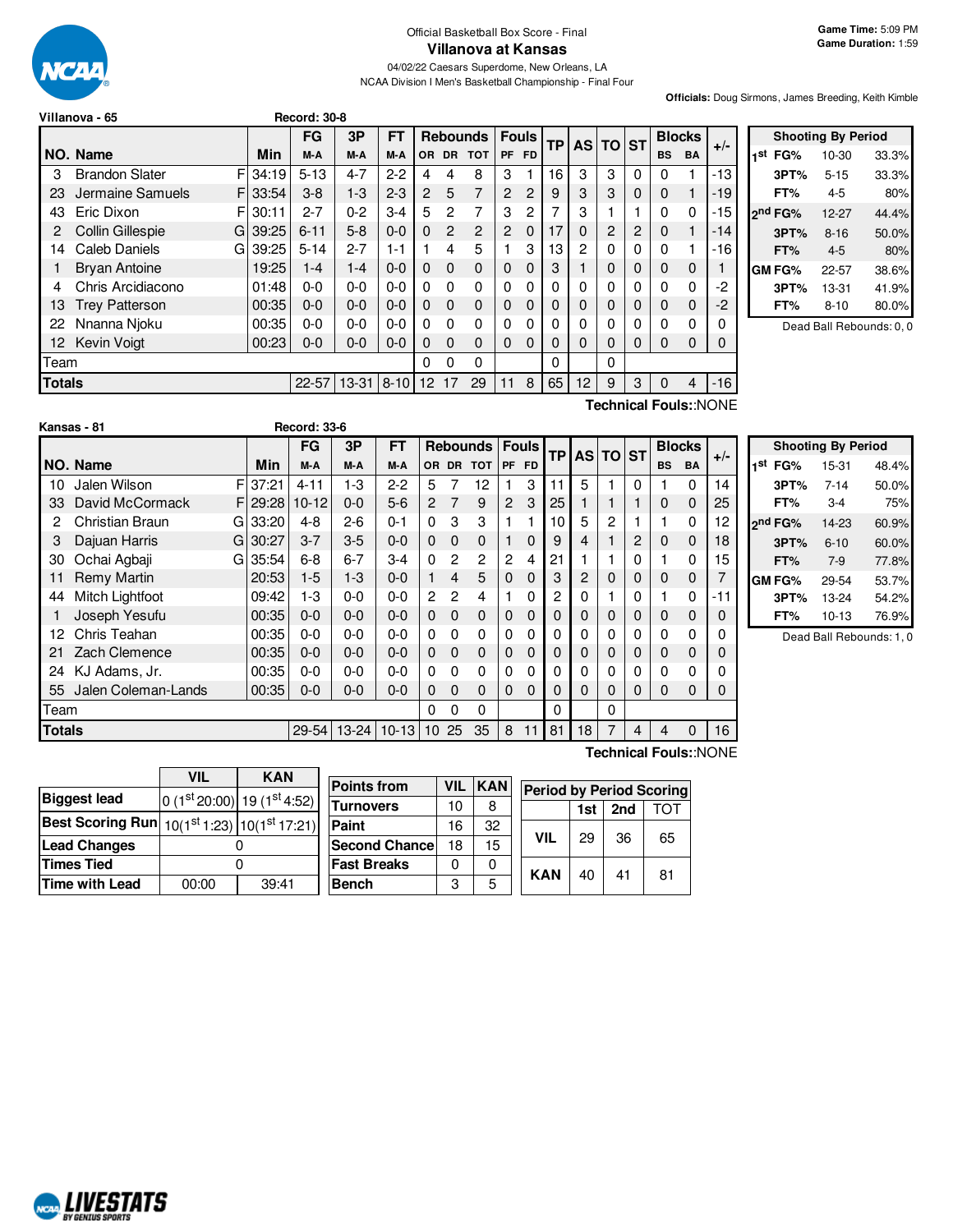

**Officials:** Doug Sirmons, James Breeding, Keith Kimble

#### **Period 1**

| <b>Quarter Starters:</b> |                                                                       |            |               |                |                                      |                                                              |
|--------------------------|-----------------------------------------------------------------------|------------|---------------|----------------|--------------------------------------|--------------------------------------------------------------|
| <b>KAN</b>               | 2 Braun C                                                             | 3 Harris D | 10 Wilson J   |                | 30 Agbaji O                          | 33 McCormack D                                               |
| VIL                      | 2 Gillespie C                                                         | 3 Slater B | 14 Daniels C  |                | 23 Samuels J                         | 43 Dixon E                                                   |
| <b>Game Time</b>         | <b>KAN</b>                                                            |            | <b>Score</b>  | Diff           |                                      | <b>VIL</b>                                                   |
| 20:00                    | 33 MCCORMACK D jumpball won                                           |            |               |                | 3 SLATER B jumpball lost             |                                                              |
| 19:41                    | 30 AGBAJI O 3pt FG, jump shot made (3)                                |            | $3-0$         | 3              |                                      |                                                              |
| 19:41                    | 10 WILSON J assist (1)                                                |            |               |                |                                      |                                                              |
| 19:21                    |                                                                       |            |               |                |                                      | 2 GILLESPIE C 3pt FG, pull up jump shot missed               |
| 19:17                    | 10 WILSON J defensive rebound (1)                                     |            |               |                |                                      |                                                              |
| 19:07                    | 33 MCCORMACK D 2pt FG in the paint, layup made (2)                    |            | $5-0$         | 5              |                                      |                                                              |
| 18:40                    | 3 HARRIS D steal (1)                                                  |            |               |                | 2 GILLESPIE C turnover lost ball (1) |                                                              |
| 18:35                    | 10 WILSON J turnover lost ball (1)                                    |            |               |                | 43 DIXON E steal (1)                 |                                                              |
| 18:11                    |                                                                       |            |               |                | 43 DIXON E turnover bad pass (1)     |                                                              |
| 17:58                    | 33 MCCORMACK D 2pt FG from turnover in the paint, layup<br>made $(4)$ |            | 7-0           | $\overline{7}$ |                                      |                                                              |
| 17:58                    | 2 BRAUN C assist (1)                                                  |            |               |                |                                      |                                                              |
| 17:31                    |                                                                       |            |               |                | 3 SLATER B turnover travel (1)       |                                                              |
| 17:21                    | 30 AGBAJI O 3pt FG from turnover, pull up jump shot made (6)          |            | $10-0$        | 10             |                                      |                                                              |
| 17:00                    |                                                                       |            |               |                | 43 DIXON E 3pt FG, jump shot missed  |                                                              |
| 16:56                    |                                                                       |            |               |                | 3 SLATER B offensive rebound (1)     |                                                              |
| 16:55                    |                                                                       |            | $10 - 2$      | 8              |                                      | 3 SLATER B 2pt FG second chance in the paint, dunk, made (2) |
| 16:31                    | 2 BRAUN C 3pt FG, pull up jump shot missed                            |            |               |                |                                      |                                                              |
| 16:28                    |                                                                       |            |               |                | 23 SAMUELS J defensive rebound (1)   |                                                              |
| 16:15                    |                                                                       |            |               |                | missed                               | 14 DANIELS C 2pt FG outside the paint, pull up jump shot     |
| 16:11                    | 30 AGBAJI O defensive rebound (1)                                     |            |               |                |                                      |                                                              |
| 15:59                    | 10 WILSON J 3pt FG, jump shot missed                                  |            |               |                |                                      |                                                              |
| 15:56                    |                                                                       |            |               |                | 43 DIXON E defensive rebound (1)     |                                                              |
| 15:52                    | 3 HARRIS D steal (2)                                                  |            |               |                | 2 GILLESPIE C turnover lost ball (2) |                                                              |
| 15:28                    | 33 MCCORMACK D foul drawn (1)                                         |            |               |                | 43 DIXON E foul shooting (1 - 1)     |                                                              |
| 15:28                    |                                                                       |            | Timeout media |                |                                      |                                                              |
| 15:28                    | 33 MCCORMACK D free throw 1 - 2 made (5)                              |            | $11 - 2$      | 9              |                                      |                                                              |
| 15:28                    | 33 MCCORMACK D free throw 2 - 2 missed                                |            |               |                |                                      |                                                              |
| 15:26                    |                                                                       |            |               |                | 23 SAMUELS J defensive rebound (2)   |                                                              |
| 15:07                    |                                                                       |            |               |                |                                      | 14 DANIELS C 2pt FG in the paint, pull up jump shot missed   |
| 15:04                    | 10 WILSON J defensive rebound (2)                                     |            |               |                |                                      |                                                              |
| 14:48                    | 33 MCCORMACK D 2pt FG in the paint, dunk, missed                      |            |               |                |                                      |                                                              |
| 14:44                    |                                                                       |            |               |                | 2 GILLESPIE C defensive rebound (1)  |                                                              |
| 14:24                    |                                                                       |            |               |                | missed                               | 23 SAMUELS J 2pt FG outside the paint, turnaround jump shot  |
| 14:22                    |                                                                       |            |               |                | 43 DIXON E offensive rebound (2)     |                                                              |
| 14:22                    | 3 HARRIS D substitution out                                           |            |               |                |                                      |                                                              |
| 14:22                    | 11 MARTIN R substitution in                                           |            |               |                |                                      |                                                              |
| 14:22                    |                                                                       |            |               |                | 43 DIXON E substitution out          |                                                              |
| 14:22                    |                                                                       |            |               |                | 1 ANTOINE B substitution in          |                                                              |
| 14:20                    |                                                                       |            | $11-5$        | 6              |                                      | 2 GILLESPIE C 3pt FG second chance, jump shot made (3)       |
| 14:20                    |                                                                       |            |               |                | 3 SLATER B assist (1)                |                                                              |
| 13:57                    | 33 MCCORMACK D foul drawn (2)                                         |            |               |                | 23 SAMUELS J foul shooting (1 - 2)   |                                                              |
|                          |                                                                       |            |               |                |                                      |                                                              |

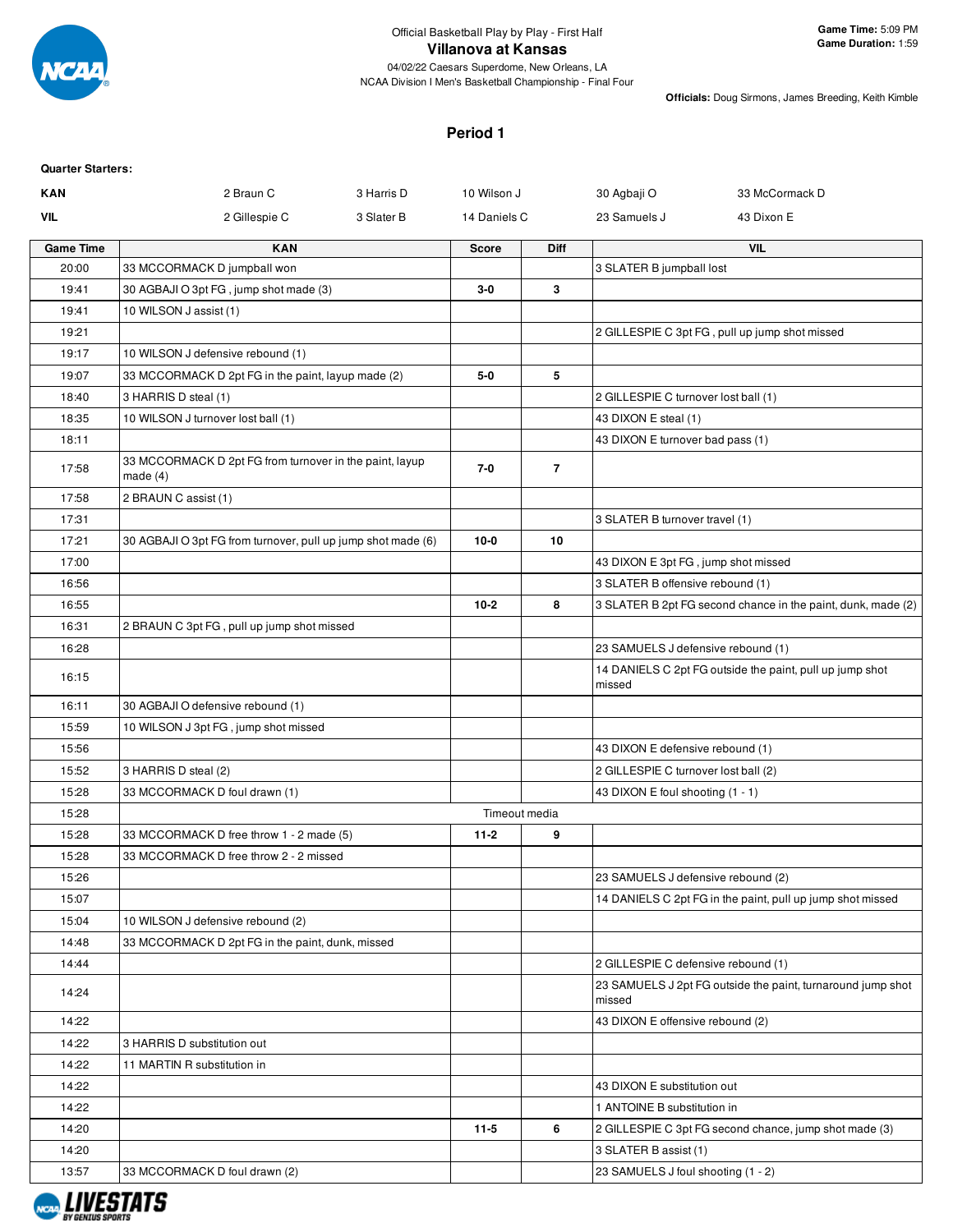

NCAA Division I Men's Basketball Championship - Final Four

| <b>Game Time</b> | <b>KAN</b>                                                                         | <b>Score</b> | Diff           | VIL                                                   |
|------------------|------------------------------------------------------------------------------------|--------------|----------------|-------------------------------------------------------|
| 13:57            | 33 MCCORMACK D free throw 1 - 2 made (6)                                           | $12 - 5$     | $\overline{7}$ |                                                       |
| 13:57            | 33 MCCORMACK D free throw 2 - 2 made (7)                                           | 13-5         | 8              |                                                       |
| 13:36            |                                                                                    |              |                | 3 SLATER B 2pt FG in the paint, driving layup missed  |
| 13:32            | 33 MCCORMACK D defensive rebound (1)                                               |              |                |                                                       |
| 13:28            | 30 AGBAJI O 3pt FG, jump shot made (9)                                             | $16 - 5$     | 11             |                                                       |
| 13:28            | 10 WILSON J assist (2)                                                             |              |                |                                                       |
| 13:09            |                                                                                    |              |                | 2 GILLESPIE C 3pt FG, pull up jump shot missed        |
| 13:05            | 11 MARTIN R defensive rebound (1)                                                  |              |                |                                                       |
| 13:01            | 2 BRAUN C 3pt FG, jump shot missed                                                 |              |                |                                                       |
| 12:58            |                                                                                    |              |                | 14 DANIELS C defensive rebound (1)                    |
| 12:43            |                                                                                    |              |                | 23 SAMUELS J turnover lost ball (1)                   |
| 12:43            | 2 BRAUN C substitution out                                                         |              |                |                                                       |
| 12:43            | 33 MCCORMACK D substitution out                                                    |              |                |                                                       |
| 12:43            | 3 HARRIS D substitution in                                                         |              |                |                                                       |
| 12:43            | 44 LIGHTFOOT M substitution in                                                     |              |                |                                                       |
| 12:31            | 44 LIGHTFOOT M turnover lost ball (1)                                              |              |                |                                                       |
| 12:31            |                                                                                    |              |                | 3 SLATER B substitution out                           |
| 12:31            |                                                                                    |              |                | 43 DIXON E substitution in                            |
| 12:15            |                                                                                    | $16 - 8$     | 8              | 14 DANIELS C 3pt FG from turnover, jump shot made (3) |
| 12:15            |                                                                                    |              |                | 1 ANTOINE B assist (1)                                |
| 11:46            | 30 AGBAJI O 3pt FG, jump shot made (12)                                            | $19-8$       | 11             |                                                       |
| 11:46            | 10 WILSON J assist (3)                                                             |              |                |                                                       |
| 11:33            |                                                                                    |              | Timeout media  |                                                       |
| 11:33            |                                                                                    |              |                | 1 ANTOINE B substitution out                          |
| 11:33            |                                                                                    |              |                | 4 ARCIDIACONO C substitution in                       |
| 11:18            |                                                                                    | 19-11        | 8              | 23 SAMUELS J 3pt FG, jump shot made (3)               |
| 11:18            |                                                                                    |              |                | 43 DIXON E assist (1)                                 |
|                  | 11 MARTIN R 2pt FG outside the paint, pull up jump shot                            |              |                |                                                       |
| 10:52            | missed                                                                             |              |                |                                                       |
| 10:49            | 10 WILSON J offensive rebound (3)                                                  |              |                |                                                       |
| 10:42            | 3 HARRIS D 3pt FG second chance, jump shot made (3)                                | $22 - 11$    | 11             |                                                       |
| 10:42            | 11 MARTIN R assist (1)                                                             |              |                |                                                       |
| 10:20            | 10 WILSON J substitution out                                                       |              |                |                                                       |
| 10:20            | 44 LIGHTFOOT M substitution out                                                    |              |                |                                                       |
| 10:20            | 2 BRAUN C substitution in                                                          |              |                |                                                       |
| 10:20            | 33 MCCORMACK D substitution in                                                     |              |                |                                                       |
| 10:20            |                                                                                    |              |                | 4 ARCIDIACONO C substitution out                      |
| 10:20            |                                                                                    |              |                | 3 SLATER B substitution in                            |
| 10:18            |                                                                                    |              |                | 23 SAMUELS J 3pt FG, jump shot missed                 |
| 10:15            | 11 MARTIN R defensive rebound (2)                                                  |              |                |                                                       |
| 10:01            | 33 MCCORMACK D 2pt FG in the paint, turnaround jump shot<br>made(9)                | $24 - 11$    | 13             |                                                       |
| 09:42            | 2 BRAUN C steal (1)                                                                |              |                | 23 SAMUELS J turnover bad pass (2)                    |
| 09:38            | 3 HARRIS D 2pt FG from turnover in the paint, layup missed                         |              |                |                                                       |
| 09:34            | 11 MARTIN R offensive rebound (3)                                                  |              |                |                                                       |
| 09:28            | 33 MCCORMACK D 2pt FG from turnover second chance in the<br>paint, dunk, made (11) | $26 - 11$    | 15             |                                                       |
| 09:28            | 30 AGBAJI O assist (1)                                                             |              |                |                                                       |
| 09:28            |                                                                                    |              |                | Timeout 30 Sec                                        |

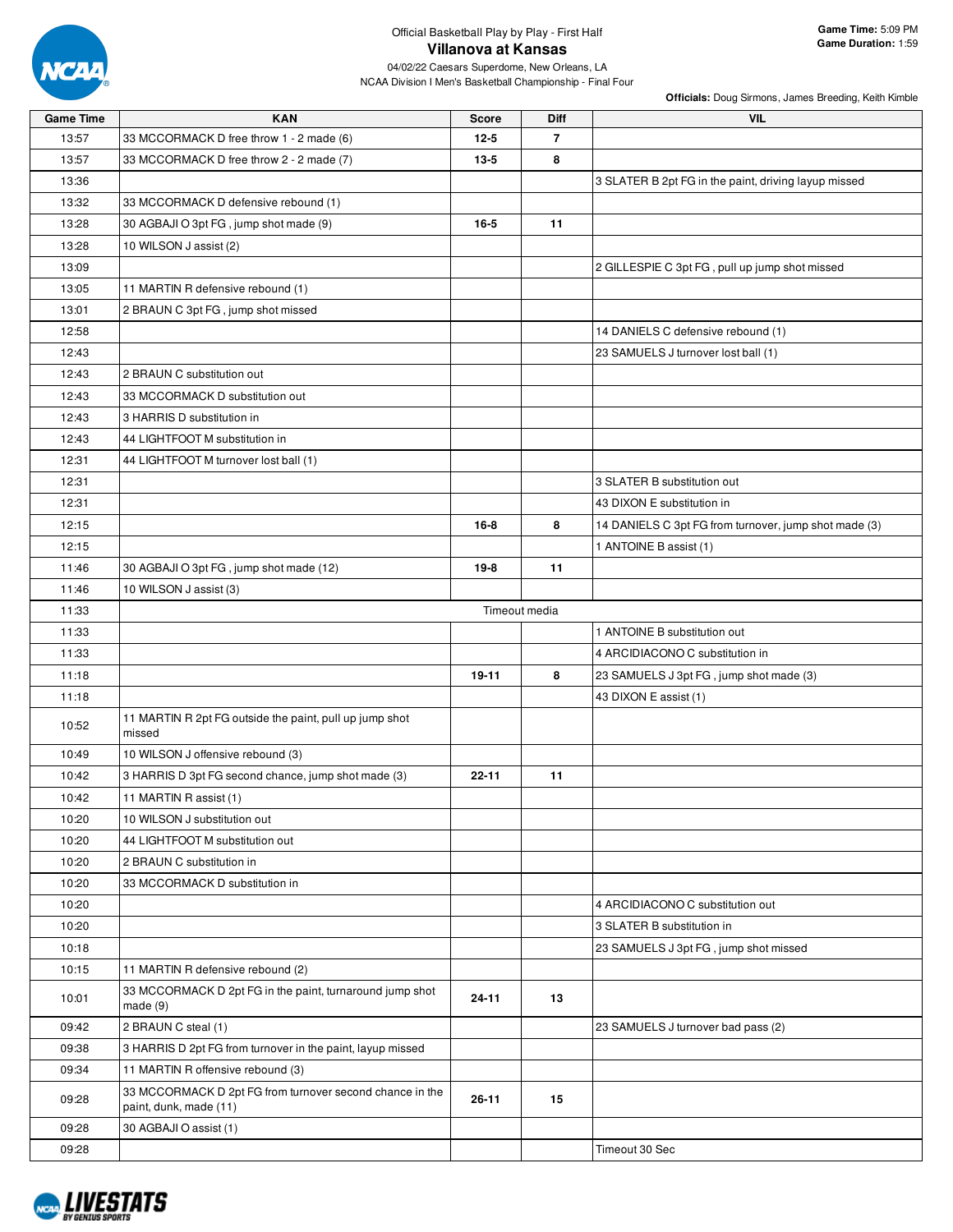

04/02/22 Caesars Superdome, New Orleans, LA NCAA Division I Men's Basketball Championship - Final Four

| <b>Game Time</b> | <b>KAN</b>                                                            | <b>Score</b> | <b>Diff</b>   | <b>VIL</b>                                                                  |
|------------------|-----------------------------------------------------------------------|--------------|---------------|-----------------------------------------------------------------------------|
| 09:11            |                                                                       | 26-13        | 13            | 14 DANIELS C 2pt FG outside the paint, pull up jump shot made<br>(5)        |
| 08:50            | 33 MCCORMACK D 2pt FG in the paint, turnaround jump shot<br>made (13) | $28 - 13$    | 15            |                                                                             |
| 08:29            |                                                                       |              |               | 43 DIXON E 3pt FG, jump shot missed                                         |
| 08:26            |                                                                       |              |               | 23 SAMUELS J offensive rebound (3)                                          |
| 08:16            |                                                                       | $28 - 15$    | 13            | 14 DANIELS C 2pt FG second chance in the paint, driving layup<br>made $(7)$ |
| 08:16            | 33 MCCORMACK D foul shooting (1 - 1)                                  |              |               | 14 DANIELS C foul drawn (1)                                                 |
| 08:16            |                                                                       |              |               | 3 SLATER B substitution out                                                 |
| 08:16            |                                                                       |              |               | 1 ANTOINE B substitution in                                                 |
| 08:16            | 30 AGBAJI O substitution out                                          |              |               |                                                                             |
| 08:16            | 10 WILSON J substitution in                                           |              |               |                                                                             |
| 08:16            |                                                                       | 28-16        | 12            | 14 DANIELS C free throw 1 - 1 made (8)                                      |
| 07:56            | 10 WILSON J 2pt FG in the paint, turnaround jump shot made<br>(2)     | $30 - 16$    | 14            |                                                                             |
| 07:31            |                                                                       |              |               | 23 SAMUELS J 2pt FG in the paint, jump shot missed                          |
| 07:28            | 33 MCCORMACK D defensive rebound (2)                                  |              |               |                                                                             |
| 07:22            | 10 WILSON J 3pt FG, jump shot made (5)                                | $33 - 16$    | 17            |                                                                             |
| 07:22            | 2 BRAUN C assist (2)                                                  |              |               |                                                                             |
| 06:54            |                                                                       |              |               | 1 ANTOINE B 3pt FG, jump shot missed                                        |
| 06:51            |                                                                       |              |               | 23 SAMUELS J offensive rebound (4)                                          |
| 06:50            |                                                                       | $33 - 18$    | 15            | 43 DIXON E 2pt FG second chance in the paint, dunk, made (2)                |
| 06:50            |                                                                       |              |               | 23 SAMUELS J assist (1)                                                     |
| 06:33            | 11 MARTIN R 3pt FG, jump shot made (3)                                | $36 - 18$    | 18            |                                                                             |
| 06:33            | 2 BRAUN C assist (3)                                                  |              |               |                                                                             |
| 06:02            | 33 MCCORMACK D foul shooting (2 - 2)                                  |              |               | 43 DIXON E foul drawn (1)                                                   |
| 06:02            |                                                                       |              | Timeout media |                                                                             |
| 06:02            | 33 MCCORMACK D substitution out                                       |              |               |                                                                             |
| 06:02            | 44 LIGHTFOOT M substitution in                                        |              |               |                                                                             |
| 06:02            | 3 HARRIS D substitution out                                           |              |               |                                                                             |
| 06:02            | 30 AGBAJI O substitution in                                           |              |               |                                                                             |
| 06:02            |                                                                       |              |               | 23 SAMUELS J substitution out                                               |
| 06:02            |                                                                       |              |               | 3 SLATER B substitution in                                                  |
| 06:02            |                                                                       | 36-19        | 17            | 43 DIXON E free throw 1 - 2 made (3)                                        |
| 06:02            |                                                                       |              |               | 43 DIXON E free throw 2 - 2 missed                                          |
| 06:00            | 44 LIGHTFOOT M defensive rebound (1)                                  |              |               |                                                                             |
| 05:34            | 2 BRAUN C 3pt FG, jump shot missed                                    |              |               |                                                                             |
| 05:31            |                                                                       |              |               | 3 SLATER B defensive rebound (2)                                            |
| 05:18            |                                                                       |              |               | 43 DIXON E 2pt FG in the paint, jump shot missed                            |
| 05:12            |                                                                       |              |               | 43 DIXON E offensive rebound (3)                                            |
| 05:12            |                                                                       |              |               | 43 DIXON E 2pt FG second chance in the paint, layup missed                  |
| 05:11            | 44 LIGHTFOOT M defensive rebound (2)                                  |              |               |                                                                             |
| 04:58            | 44 LIGHTFOOT M 2pt FG in the paint, layup missed                      |              |               |                                                                             |
| 04:54            | 10 WILSON J offensive rebound (4)                                     |              |               |                                                                             |
| 04:54            | 10 WILSON J 2pt FG second chance in the paint, layup missed           |              |               |                                                                             |
| 04:52            | 10 WILSON J offensive rebound (5)                                     |              |               |                                                                             |
| 04:52            | 10 WILSON J 2pt FG second chance in the paint, layup made<br>(7)      | 38-19        | 19            |                                                                             |
| 04:33            |                                                                       |              |               | 1 ANTOINE B 3pt FG, jump shot missed                                        |
| 04:29            |                                                                       |              |               | 14 DANIELS C offensive rebound (2)                                          |

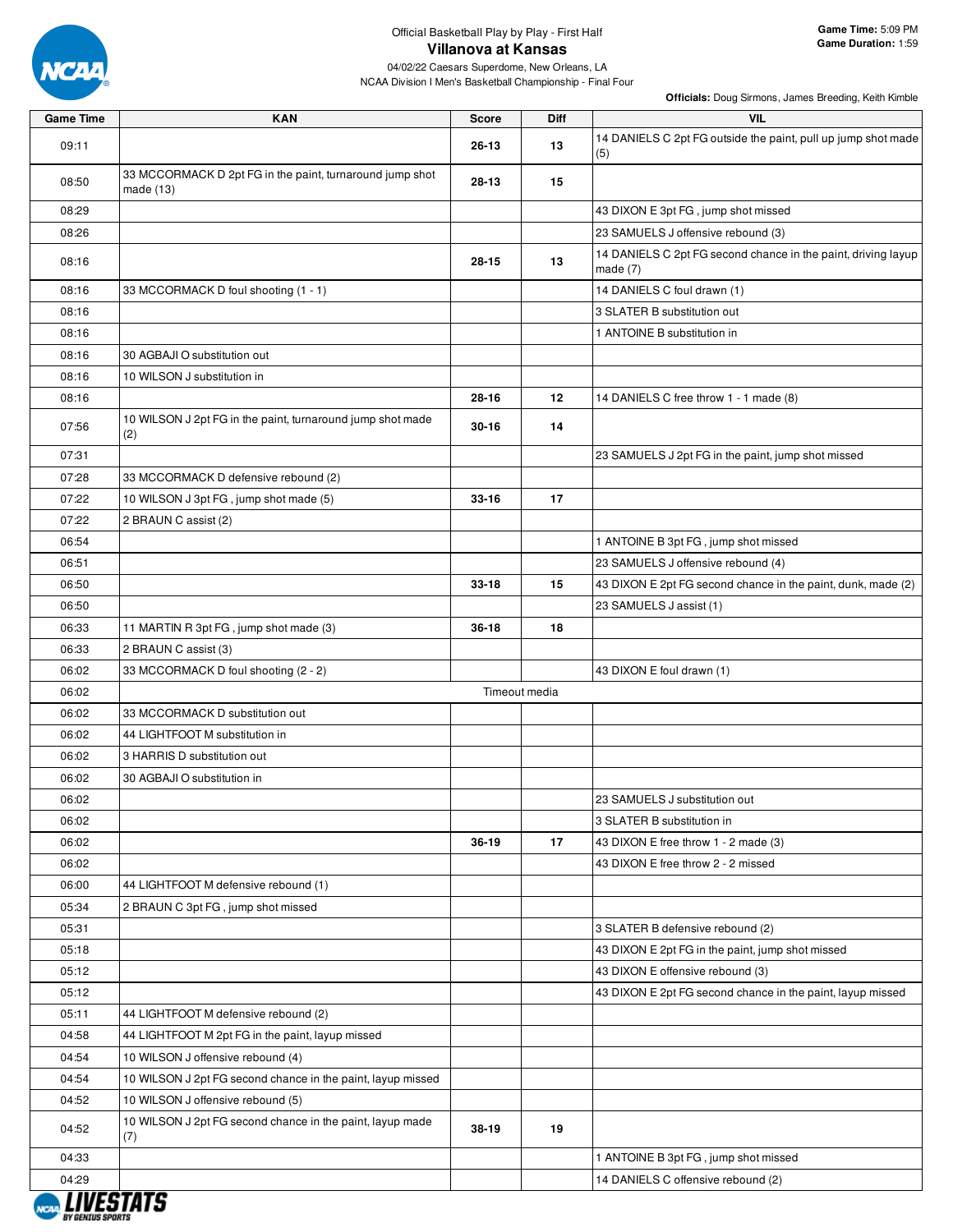

04/02/22 Caesars Superdome, New Orleans, LA NCAA Division I Men's Basketball Championship - Final Four

| <b>Game Time</b>        | <b>KAN</b>                                                             | <b>Score</b> | Diff          | <b>VIL</b>                                                 |
|-------------------------|------------------------------------------------------------------------|--------------|---------------|------------------------------------------------------------|
| 04:28                   |                                                                        |              |               | 3 SLATER B 3pt FG second chance, jump shot missed          |
| 04:25                   | 11 MARTIN R defensive rebound (4)                                      |              |               |                                                            |
| 04:20                   | 11 MARTIN R 3pt FG, step back jump shot missed                         |              |               |                                                            |
| 04:16                   |                                                                        |              |               | 14 DANIELS C defensive rebound (3)                         |
| 04:09                   |                                                                        | 38-22        | 16            | 2 GILLESPIE C 3pt FG, pull up jump shot made (6)           |
| 03:41                   | 2 BRAUN C turnover bad pass (1)                                        |              |               |                                                            |
| 03:35                   | 2 BRAUN C foul shooting (1 - 3)                                        |              |               | 3 SLATER B foul drawn (1)                                  |
| 03:35                   |                                                                        |              | Timeout media |                                                            |
| 03:35                   | 11 MARTIN R substitution out                                           |              |               |                                                            |
| 03:35                   | 3 HARRIS D substitution in                                             |              |               |                                                            |
| 03:35                   |                                                                        |              |               | 43 DIXON E substitution out                                |
| 03:35                   |                                                                        |              |               | 23 SAMUELS J substitution in                               |
| 03:35                   |                                                                        | 38-23        | 15            | 3 SLATER B free throw 1 - 2 made (3)                       |
| 03:35                   |                                                                        | 38-24        | 14            | 3 SLATER B free throw 2 - 2 made (4)                       |
| 03:24                   | 3 HARRIS D turnover bad pass (1)                                       |              |               | 2 GILLESPIE C steal (1)                                    |
| 03:05                   |                                                                        |              |               | 1 ANTOINE B 3pt FG from turnover, jump shot missed         |
| 03:04                   | 10 WILSON J defensive rebound (6)                                      |              |               |                                                            |
| 03:04                   | 10 WILSON J foul drawn (1)                                             |              |               | 23 SAMUELS J foul personal (2 - 3)                         |
| 03:04                   |                                                                        |              |               | 23 SAMUELS J substitution out                              |
| 03:04                   |                                                                        |              |               | 43 DIXON E substitution in                                 |
| 02:40                   | 3 HARRIS D 3pt FG, jump shot missed                                    |              |               |                                                            |
| 02:36                   |                                                                        |              |               | 2 GILLESPIE C defensive rebound (2)                        |
| 02:25                   | 3 HARRIS D foul personal (1 - 4)                                       |              |               | 14 DANIELS C foul drawn (2)                                |
| 02:16                   |                                                                        | 38-26        | 12            | 2 GILLESPIE C 2pt FG in the paint, jump shot made (8)      |
| 01:58                   | 10 WILSON J 3pt FG, jump shot missed                                   |              |               |                                                            |
| 01:54                   |                                                                        |              |               | 3 SLATER B defensive rebound (3)                           |
| 01:54                   | 3 HARRIS D substitution out                                            |              |               |                                                            |
| 01:54                   | 11 MARTIN R substitution in                                            |              |               |                                                            |
| 01:33                   |                                                                        |              |               | 14 DANIELS C 3pt FG, jump shot missed                      |
| 01:29                   |                                                                        |              |               | 3 SLATER B offensive rebound (4)                           |
| 01:28                   |                                                                        |              |               | 3 SLATER B 2pt FG second chance in the paint, layup missed |
| 01:25                   |                                                                        |              |               | 3 SLATER B offensive rebound (5)                           |
| 01:25                   |                                                                        |              |               | 3 SLATER B 2pt FG second chance in the paint, layup missed |
| 01:24                   |                                                                        |              |               | 3 SLATER B offensive rebound (6)                           |
| 01:23                   |                                                                        | 38-29        | 9             | 2 GILLESPIE C 3pt FG second chance, jump shot made (11)    |
| 01:23                   |                                                                        |              |               | 3 SLATER B assist (2)                                      |
| 01:23                   | Timeout 30 Sec                                                         |              |               |                                                            |
| 01:03                   | 10 WILSON J 2pt FG outside the paint, jump shot missed                 |              |               |                                                            |
| 00:58                   | 44 LIGHTFOOT M offensive rebound (3)                                   |              |               |                                                            |
| 00:44                   | 10 WILSON J 2pt FG second chance in the paint, driving layup<br>missed |              |               |                                                            |
| 00:42                   | 44 LIGHTFOOT M offensive rebound (4)                                   |              |               |                                                            |
| 00:41                   | 44 LIGHTFOOT M 2pt FG second chance in the paint,                      | 40-29        | 11            |                                                            |
|                         | turnaround jump shot made (2)                                          |              |               |                                                            |
| 00:16                   |                                                                        |              |               | 14 DANIELS C 2pt FG in the paint, layup blocked            |
| 00:16                   | 44 LIGHTFOOT M block (1)                                               |              |               |                                                            |
| 00:15                   | 2 BRAUN C defensive rebound (1)                                        |              |               |                                                            |
| 00:02                   | 11 MARTIN R 2pt FG in the paint, driving layup missed                  |              |               |                                                            |
| 00:00                   | 10 WILSON J offensive rebound (7)                                      |              |               |                                                            |
| 00:00                   | 10 WILSON J 2pt FG second chance in the paint, layup missed            |              |               |                                                            |
| <i><b>LIVESTATS</b></i> |                                                                        |              |               |                                                            |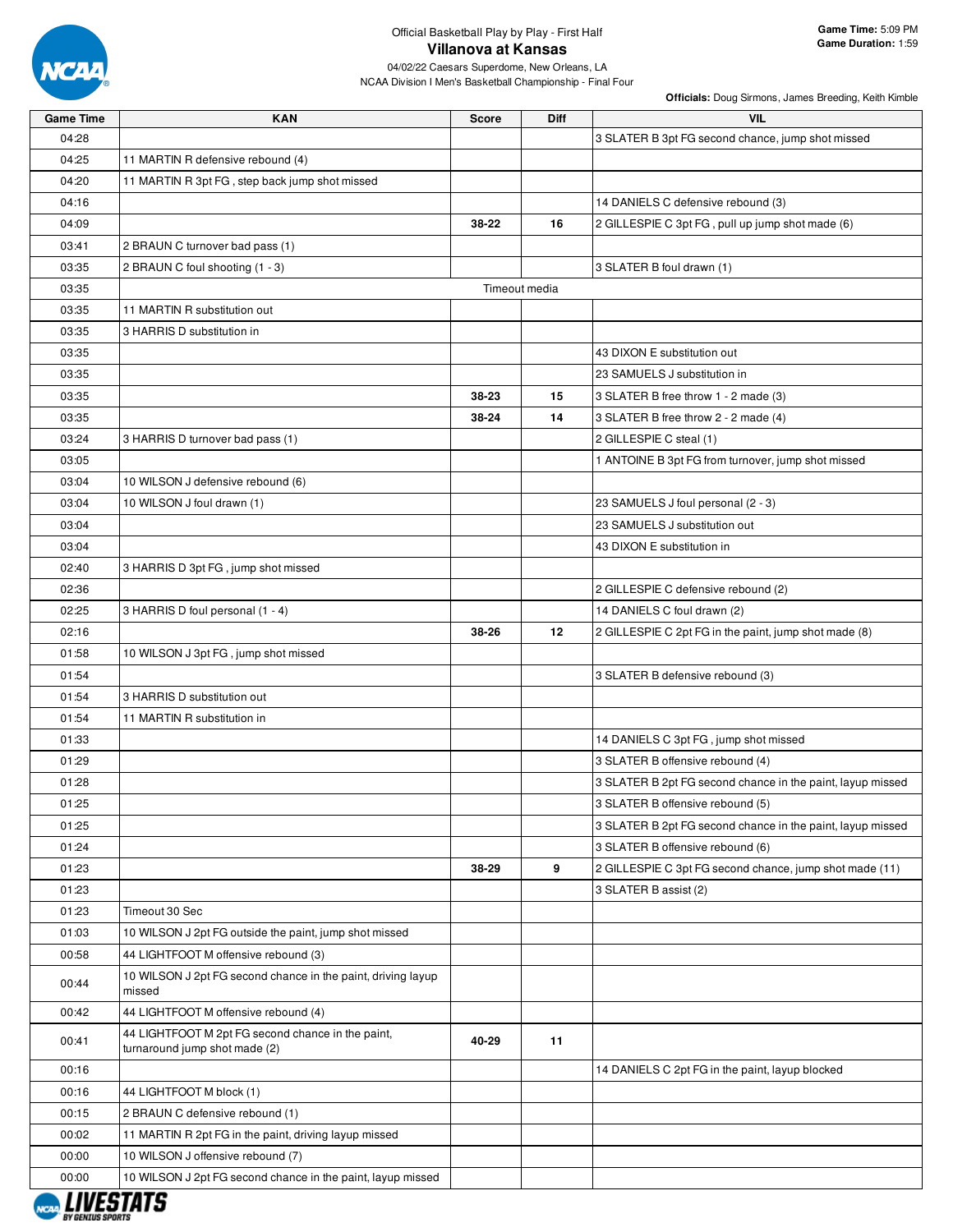

04/02/22 Caesars Superdome, New Orleans, LA NCAA Division I Men's Basketball Championship - Final Four

| <b>Game Time</b> | <b>KAN</b>           | <b>Score</b>         | <b>Diff</b> | <b>VIL</b>                       |  |  |  |  |  |  |  |  |
|------------------|----------------------|----------------------|-------------|----------------------------------|--|--|--|--|--|--|--|--|
| 00:00            |                      |                      |             | 43 DIXON E defensive rebound (4) |  |  |  |  |  |  |  |  |
|                  |                      | <b>END OF PERIOD</b> |             |                                  |  |  |  |  |  |  |  |  |
|                  | <b>KAN 40-29 VIL</b> |                      |             |                                  |  |  |  |  |  |  |  |  |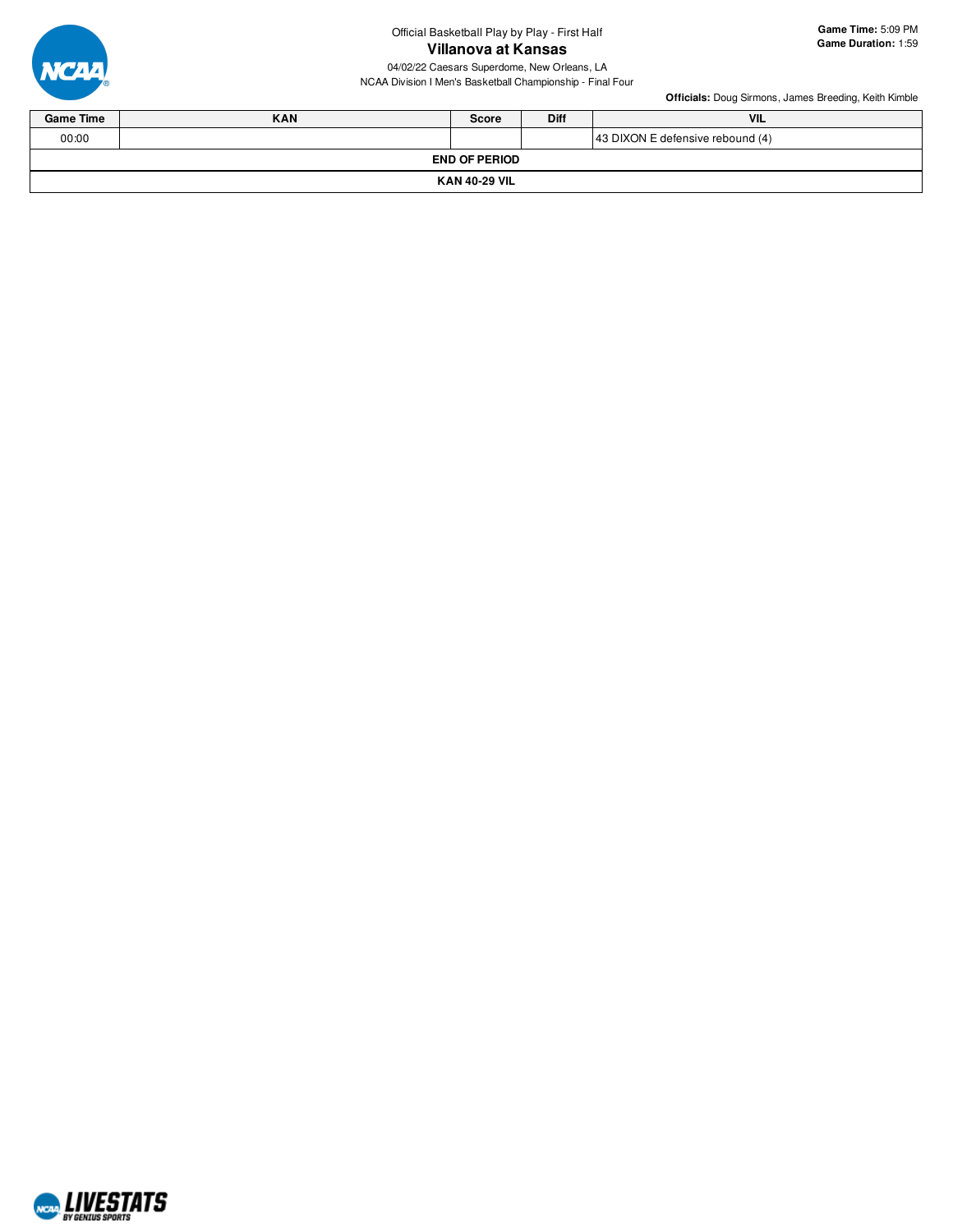

## Official Basketball Box Score - First Half **Villanova at Kansas**

04/02/22 Caesars Superdome, New Orleans, LA NCAA Division I Men's Basketball Championship - Final Four

#### **Villanova - 29**

**Officials:** Doug Sirmons, James Breeding, Keith Kimble

|               |                            |            | FG        | 3P       | FТ       |          | <b>Rebounds</b> |                |           | <b>Fouls</b> | ΤP |          | AS TO ST       |   | <b>Blocks</b> |           |           |
|---------------|----------------------------|------------|-----------|----------|----------|----------|-----------------|----------------|-----------|--------------|----|----------|----------------|---|---------------|-----------|-----------|
|               | NO. Name                   | <b>Min</b> | M-A       | M-A      | M-A      | OR.      | <b>DR</b>       | <b>TOT</b>     | <b>PF</b> | <b>FD</b>    |    |          |                |   | <b>BS</b>     | <b>BA</b> | $+/-$     |
| 3             | <b>Brandon Slater</b><br>F | 15:35      | 1-5       | $0 - 1$  | $2 - 2$  | 4        | 2               | 6              | 0         |              | 4  | 2        |                | 0 | 0             |           | -6        |
| 23            | Jermaine Samuels<br>F      | 14:29      | 1-4       | $1-2$    | $0 - 0$  | 2        | 2               | $\overline{4}$ | 2         | $\Omega$     | 3  |          | $\overline{c}$ | 0 | $\Omega$      | $\Omega$  | $-16$     |
| 43            | Eric Dixon<br>F            | 17:38      | $1-5$     | $0 - 2$  | 1-2      | 2        | 2               | 4              |           |              | 3  |          |                |   | 0             | 0         | $-1$<br>1 |
| 2             | Collin Gillespie<br>G      | 20:00      | $4 - 6$   | $3-5$    | $0 - 0$  | $\Omega$ | 2               | $\overline{c}$ | $\Omega$  | $\Omega$     | 11 | 0        | $\overline{2}$ |   | 0             | $\Omega$  | $-11$     |
| 14            | Caleb Daniels<br>G         | 20:00      | 3-7       | $1-2$    | 1-1      |          | 2               | 3              | 0         | 2            | 8  | 0        | 0              | 0 | 0             |           | -1        |
|               | <b>Bryan Antoine</b>       | 11:05      | $0 - 3$   | $0 - 3$  | $0 - 0$  | 0        | $\Omega$        | $\Omega$       | 0         | $\Omega$     | 0  |          | $\Omega$       |   | 0             | $\Omega$  | $\Omega$  |
| 4             | Chris Arcidiacono          | 01:13      | 0-0       | $0-0$    | $0-0$    | O        | 0               | $\Omega$       | 0         | 0            | 0  | 0        | 0              | 0 | 0             | ŋ         | 0         |
| Team          |                            |            |           |          | $\Omega$ | 0        | $\mathbf 0$     |                |           | $\Omega$     |    | $\Omega$ |                |   |               |           |           |
| <b>Totals</b> |                            |            | $10 - 30$ | $5 - 15$ | $4 - 5$  | 9        | 10              | 19             | 3         | 4            | 29 | 5        | 6              | 2 | 0             |           | $-11$     |

| <b>Shooting By Period</b> |               |          |       |  |  |  |  |  |  |  |
|---------------------------|---------------|----------|-------|--|--|--|--|--|--|--|
| 1st                       | FG%           | 10-30    | 33.3% |  |  |  |  |  |  |  |
|                           | 3PT%          | $5 - 15$ | 33.3% |  |  |  |  |  |  |  |
|                           | FT%           | 4-5      | 80%   |  |  |  |  |  |  |  |
|                           | <b>GM FG%</b> | 10-30    | 33.3% |  |  |  |  |  |  |  |
|                           | 3PT%          | $5 - 15$ | 33.3% |  |  |  |  |  |  |  |
|                           | FT%           | $4 - 5$  | 80.0% |  |  |  |  |  |  |  |

Dead Ball Rebounds: 0, 0

| Kansas - 40 |  |
|-------------|--|
|-------------|--|

**Technical Fouls:**:NONE

|               |                       |       | FG      | 3P       | <b>FT</b> |           |              | <b>Rebounds</b> |    | <b>Fouls</b><br>ТP |                | <b>AS</b> | <b>TO ST</b> |   | <b>Blocks</b> |           |       |
|---------------|-----------------------|-------|---------|----------|-----------|-----------|--------------|-----------------|----|--------------------|----------------|-----------|--------------|---|---------------|-----------|-------|
|               | NO. Name              | Min   | M-A     | M-A      | M-A       | <b>OR</b> | <b>DR</b>    | <b>TOT</b>      | PF | <b>FD</b>          |                |           |              |   | <b>BS</b>     | <b>BA</b> | $+/-$ |
| 10            | Jalen Wilson<br>FI    | 17:56 | $3-9$   | 1-3      | $0-0$     | 4         | 3            |                 | 0  |                    |                | 3         |              | 0 | 0             | 0         | 9     |
| 33            | David McCormack<br>FI | 11:35 | $5-6$   | $0 - 0$  | $3-4$     | $\Omega$  | 2            | 2               | 2  | 2                  | 13             | 0         | 0            | 0 | 0             | 0         | 18    |
| 2             | Christian Braun<br>GI | 17:37 | $0 - 3$ | $0 - 3$  | $0-0$     | $\Omega$  |              |                 |    | 0                  | 0              | 3         |              |   | 0             | 0         | 11    |
| 3             | Dajuan Harris<br>Gl   | 14:00 | 1-3     | 1-2      | $0 - 0$   | $\Omega$  | 0            | $\Omega$        |    | 0                  | 3              | 0         |              | 2 | 0             | 0         | 12    |
| 30            | Ochai Agbaji<br>G     | 17:46 | $4 - 4$ | $4 - 4$  | $0-0$     | $\Omega$  |              |                 | 0  | 0                  | 12             |           | 0            | 0 | 0             | 0         | 6     |
| 11            | <b>Remy Martin</b>    | 12:41 | $1 - 4$ | 1-2      | $0 - 0$   |           | 3            | 4               | 0  | 0                  | 3              |           | 0            | 0 | 0             | 0         | 6     |
| 44            | Mitch Lightfoot       | 08:25 | $1-2$   | $0-0$    | $0-0$     | 2         | 2            | 4               | 0  | 0                  | $\overline{2}$ | 0         |              | 0 |               | 0         | -7    |
| Team          |                       |       |         |          |           | $\Omega$  | $\mathbf{0}$ | 0               |    |                    | $\Omega$       |           | $\Omega$     |   |               |           |       |
| <b>Totals</b> |                       |       | 15-31   | $7 - 14$ | $3 - 4$   |           | 12           | 19              | 4  | 3                  | 40             | 8         | 4            | 3 |               | 0         | 11    |

|     | <b>Shooting By Period</b> |          |       |  |  |  |  |  |  |  |
|-----|---------------------------|----------|-------|--|--|--|--|--|--|--|
| 1st | FG%                       | 15-31    | 48.4% |  |  |  |  |  |  |  |
|     | 3PT%                      | $7 - 14$ | 50.0% |  |  |  |  |  |  |  |
|     | FT%                       | $3-4$    | 75%   |  |  |  |  |  |  |  |
|     | GM FG%                    | 15-31    | 48.4% |  |  |  |  |  |  |  |
|     | 3PT%                      | $7 - 14$ | 50.0% |  |  |  |  |  |  |  |
|     | FT%                       | $3-4$    | 75.0% |  |  |  |  |  |  |  |
|     |                           |          |       |  |  |  |  |  |  |  |

Dead Ball Rebounds: 0, 0

|                                                            | V⊪    | <b>KAN</b>                |  |  |  |  |
|------------------------------------------------------------|-------|---------------------------|--|--|--|--|
| <b>Biggest lead</b>                                        |       | $0(1st20:00) 19(1st4:52)$ |  |  |  |  |
| <b>Best Scoring Run</b> $10(1^{st}1:23)$ $10(1^{st}17:21)$ |       |                           |  |  |  |  |
| <b>Lead Changes</b>                                        |       |                           |  |  |  |  |
| <b>Times Tied</b>                                          |       |                           |  |  |  |  |
| <b>Time with Lead</b>                                      | 00:00 | 19:41                     |  |  |  |  |

| <b>Points from</b>    | VIL | <b>KAN</b> | <b>Period by Period Scoring</b> |            |     |     |    |  |  |  |
|-----------------------|-----|------------|---------------------------------|------------|-----|-----|----|--|--|--|
| <b>Turnovers</b>      | 5   | 8          |                                 |            | 1st | 2nd | דר |  |  |  |
| Paint                 | 8   | 16         |                                 |            |     | 36  |    |  |  |  |
| <b>Second Chancel</b> | 13  | 9          |                                 | VIL        | 29  |     | 65 |  |  |  |
| <b>Fast Breaks</b>    |     |            |                                 |            |     |     |    |  |  |  |
| <b>Bench</b>          |     | 5          |                                 | <b>KAN</b> | 40  | 41  | 81 |  |  |  |

**Technical Fouls:**:NONE

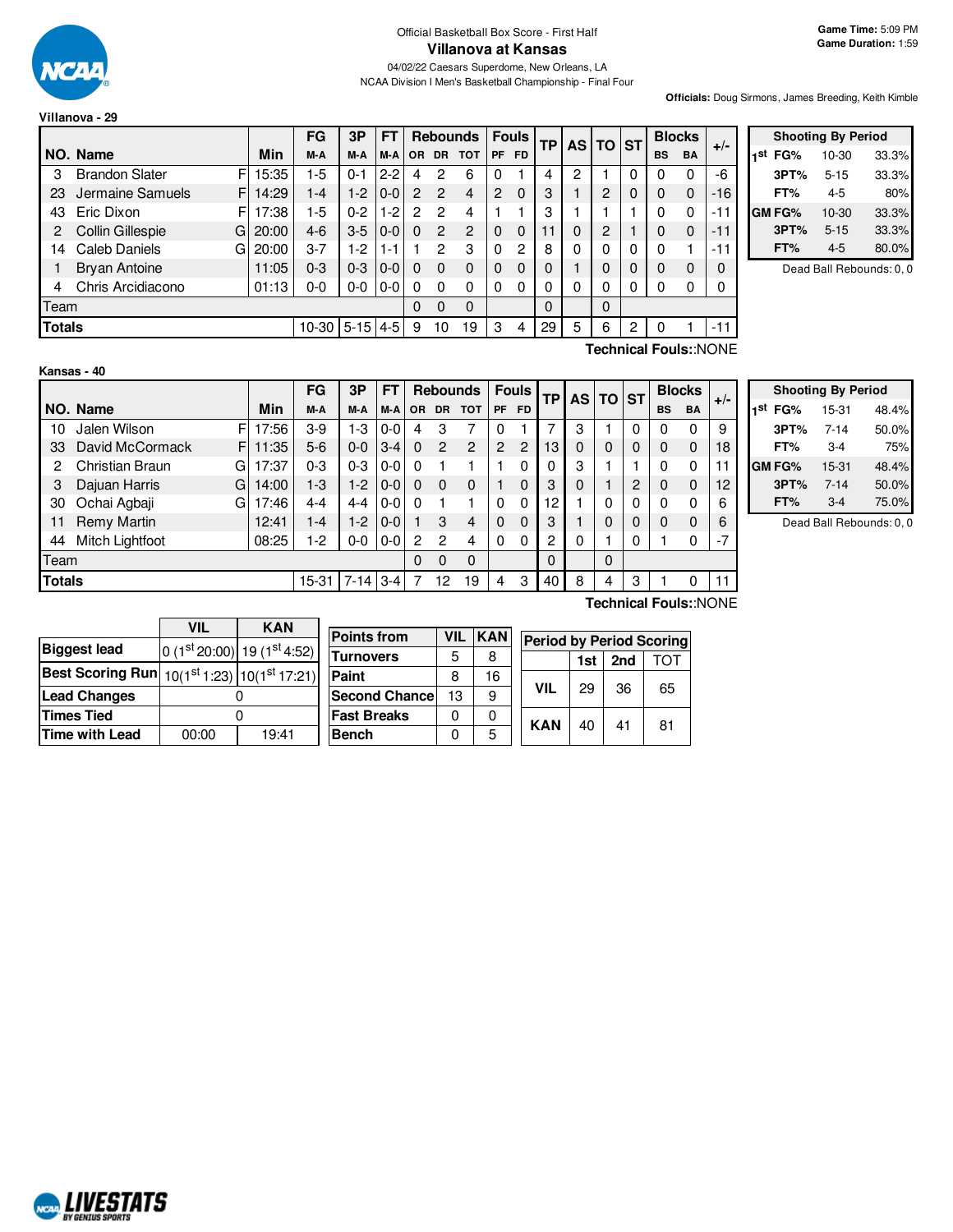

**Officials:** Doug Sirmons, James Breeding, Keith Kimble

#### **Period 2**

| <b>Quarter Starters:</b> |                                                             |            |               |             |                                    |                                                               |
|--------------------------|-------------------------------------------------------------|------------|---------------|-------------|------------------------------------|---------------------------------------------------------------|
| <b>KAN</b>               | 2 Braun C                                                   | 3 Harris D | 10 Wilson J   |             | 30 Agbaji O                        | 33 McCormack D                                                |
| <b>VIL</b>               | 2 Gillespie C                                               | 3 Slater B | 14 Daniels C  |             | 23 Samuels J                       | 43 Dixon E                                                    |
| <b>Game Time</b>         | <b>KAN</b>                                                  |            | Score         | <b>Diff</b> |                                    | <b>VIL</b>                                                    |
| 20:00                    | 11 MARTIN R substitution out                                |            |               |             |                                    |                                                               |
| 20:00                    | 44 LIGHTFOOT M substitution out                             |            |               |             |                                    |                                                               |
| 20:00                    | 3 HARRIS D substitution in                                  |            |               |             |                                    |                                                               |
| 20:00                    | 33 MCCORMACK D substitution in                              |            |               |             |                                    |                                                               |
| 20:00                    |                                                             |            |               |             | 1 ANTOINE B substitution out       |                                                               |
| 20:00                    |                                                             |            |               |             | 23 SAMUELS J substitution in       |                                                               |
| 19:39                    |                                                             |            |               |             |                                    | 3 SLATER B 2pt FG in the paint, layup blocked                 |
| 19:39                    | 2 BRAUN C block (1)                                         |            |               |             |                                    |                                                               |
| 19:35                    | 33 MCCORMACK D defensive rebound (3)                        |            |               |             |                                    |                                                               |
| 19:15                    | 2 BRAUN C 2pt FG in the paint, layup made (2)               |            | 42-29         | 13          |                                    |                                                               |
| 19:15                    | 3 HARRIS D assist (1)                                       |            |               |             |                                    |                                                               |
| 18:47                    |                                                             |            | 42-32         | 10          |                                    | 2 GILLESPIE C 3pt FG, jump shot made (14)                     |
| 18:47                    |                                                             |            |               |             | 43 DIXON E assist (2)              |                                                               |
| 18:31                    | 10 WILSON J foul drawn (2)                                  |            |               |             | 14 DANIELS C foul personal (1 - 1) |                                                               |
| 18:25                    | 30 AGBAJI O 3pt FG, jump shot made (15)                     |            | 45-32         | 13          |                                    |                                                               |
| 18:25                    | 2 BRAUN C assist (4)                                        |            |               |             |                                    |                                                               |
| 17:55                    |                                                             |            |               |             |                                    | 23 SAMUELS J 2pt FG in the paint, pull up jump shot missed    |
| 17:51                    | 10 WILSON J defensive rebound (8)                           |            |               |             |                                    |                                                               |
| 17:34                    | 33 MCCORMACK D 2pt FG in the paint, layup made (15)         |            | 47-32         | 15          |                                    |                                                               |
| 17:34                    | 2 BRAUN C assist (5)                                        |            |               |             |                                    |                                                               |
| 17:07                    |                                                             |            | 47-34         | 13          |                                    | 43 DIXON E 2pt FG in the paint, layup made (5)                |
| 16:48                    | 3 HARRIS D 3pt FG, jump shot made (6)                       |            | 50-34         | 16          |                                    |                                                               |
| 16:48                    | 33 MCCORMACK D assist (1)                                   |            |               |             |                                    |                                                               |
| 16:23                    | 33 MCCORMACK D steal (1)                                    |            |               |             | 23 SAMUELS J turnover bad pass (3) |                                                               |
| 16:22                    | 30 AGBAJI O turnover travel (1)                             |            |               |             |                                    |                                                               |
| 16:22                    |                                                             |            |               |             | 3 SLATER B substitution out        |                                                               |
| 16:22                    |                                                             |            |               |             | 1 ANTOINE B substitution in        |                                                               |
| 16:08                    |                                                             |            | 50-36         | 14          | made $(10)$                        | 14 DANIELS C 2pt FG from turnover in the paint, driving layup |
| 15:39                    | 33 MCCORMACK D turnover lost ball (1)                       |            |               |             | 2 GILLESPIE C steal (2)            |                                                               |
| 15:29                    |                                                             |            | Timeout media |             |                                    |                                                               |
| 15:29                    |                                                             |            |               |             | 43 DIXON E substitution out        |                                                               |
| 15:29                    |                                                             |            |               |             | 3 SLATER B substitution in         |                                                               |
| 15:22                    |                                                             |            | 50-39         | 11          |                                    | 3 SLATER B 3pt FG from turnover, jump shot made (7)           |
| 15:22                    |                                                             |            |               |             | 14 DANIELS C assist (1)            |                                                               |
| 15:08                    | 2 BRAUN C turnover bad pass (2)                             |            |               |             |                                    |                                                               |
| 14:49                    |                                                             |            |               |             |                                    | 3 SLATER B 3pt FG from turnover, jump shot missed             |
| 14:46                    | 2 BRAUN C defensive rebound (2)                             |            |               |             |                                    |                                                               |
| 14:27                    | 3 HARRIS D 2pt FG in the paint, turnaround jump shot missed |            |               |             |                                    |                                                               |
| 14:23                    |                                                             |            |               |             | 14 DANIELS C defensive rebound (4) |                                                               |
| 14:10                    |                                                             |            | 50-42         | 8           |                                    | 14 DANIELS C 3pt FG, jump shot made (13)                      |
| 14:10                    |                                                             |            |               |             | 3 SLATER B assist (3)              |                                                               |
| 14:07                    | Timeout 30 Sec                                              |            |               |             |                                    |                                                               |

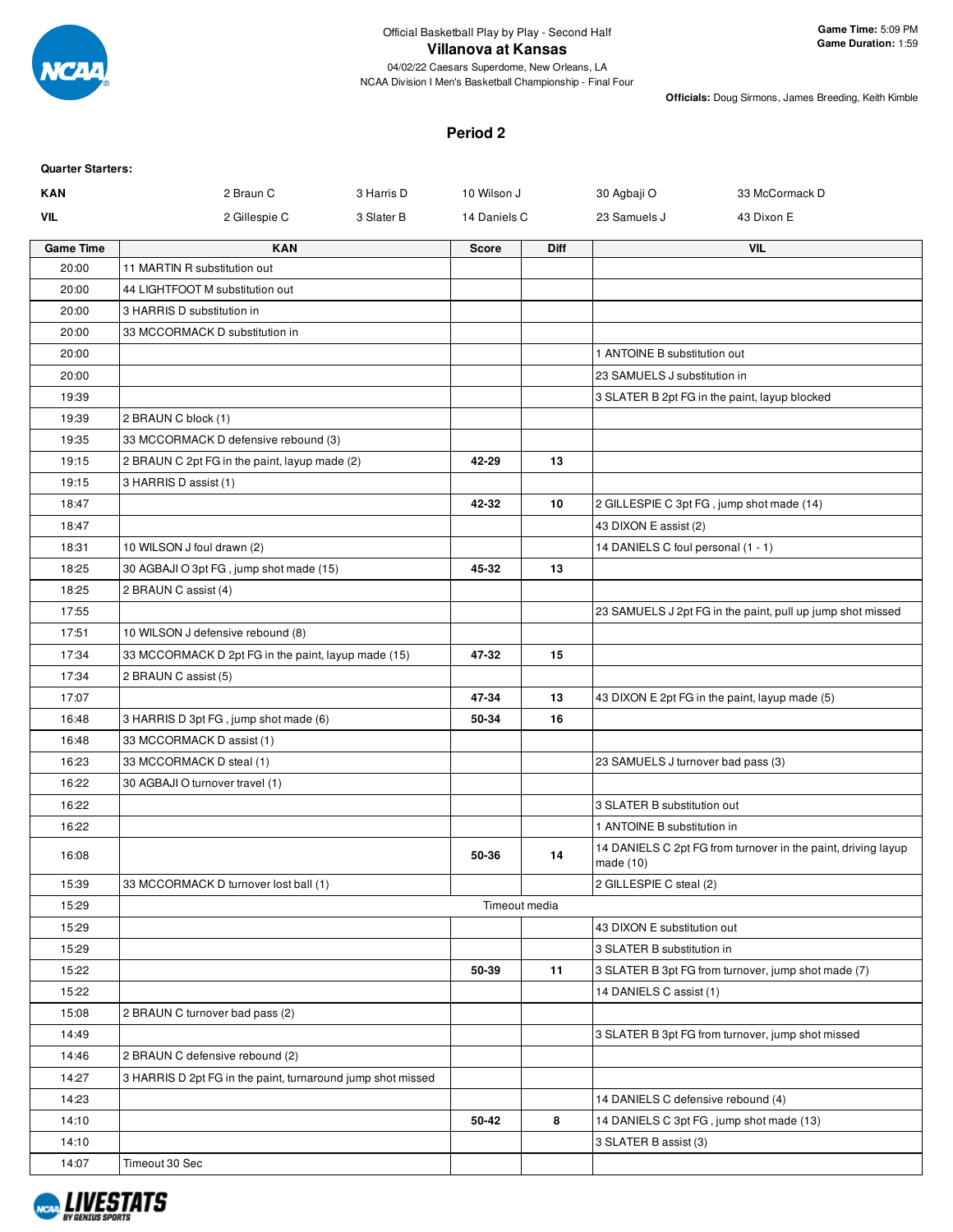

| <b>Game Time</b>       | <b>KAN</b>                                                           | <b>Score</b> | <b>Diff</b>    | <b>VIL</b>                                           |
|------------------------|----------------------------------------------------------------------|--------------|----------------|------------------------------------------------------|
| 14:07                  | 2 BRAUN C substitution out                                           |              |                |                                                      |
| 14:07                  | 11 MARTIN R substitution in                                          |              |                |                                                      |
| 13:50                  | 33 MCCORMACK D 2pt FG in the paint, turnaround jump shot<br>missed   |              |                |                                                      |
| 13:50                  |                                                                      |              |                | 23 SAMUELS J defensive rebound (5)                   |
| 13:24                  |                                                                      |              |                | 3 SLATER B 2pt FG in the paint, layup missed         |
| 13:23                  | 33 MCCORMACK D defensive rebound (4)                                 |              |                |                                                      |
| 13:14                  | 3 HARRIS D 3pt FG, jump shot missed                                  |              |                |                                                      |
| 13:11                  | 33 MCCORMACK D offensive rebound (5)                                 |              |                |                                                      |
| 13:10                  | 33 MCCORMACK D 2pt FG second chance in the paint, layup<br>made (17) | 52-42        | 10             |                                                      |
| 12:47                  |                                                                      | 52-45        | $\overline{7}$ | 3 SLATER B 3pt FG, jump shot made (10)               |
| 12:47                  |                                                                      |              |                | 14 DANIELS C assist (2)                              |
| 12:27                  | 3 HARRIS D 3pt FG, jump shot made (9)                                | 55-45        | 10             |                                                      |
| 12:27                  | 11 MARTIN R assist (2)                                               |              |                |                                                      |
| 11:57                  |                                                                      | 55-47        | 8              | 23 SAMUELS J 2pt FG in the paint, layup made (5)     |
| 11:43                  | 30 AGBAJI O 3pt FG, jump shot made (18)                              | 58-47        | 11             |                                                      |
| 11:43                  | 3 HARRIS D assist (2)                                                |              |                |                                                      |
| 11:21                  |                                                                      | 58-50        | 8              | 2 GILLESPIE C 3pt FG, pull up jump shot made (17)    |
| 11:07                  | 10 WILSON J 2pt FG in the paint, driving layup made (9)              | 60-50        | 10             |                                                      |
| 10:46                  |                                                                      |              |                | 2 GILLESPIE C 2pt FG in the paint, layup blocked     |
| 10:46                  | 10 WILSON J block (1)                                                |              |                |                                                      |
| 10:43                  | 10 WILSON J defensive rebound (9)                                    |              |                |                                                      |
| 10:34                  | 33 MCCORMACK D 2pt FG in the paint, dunk, made (19)                  | 62-50        | 12             |                                                      |
| 10:34                  | 3 HARRIS D assist (3)                                                |              |                |                                                      |
| 10:25                  |                                                                      |              |                | Timeout 30 Sec                                       |
| 10:25                  | 30 AGBAJI O substitution out                                         |              |                |                                                      |
| 10:25                  | 33 MCCORMACK D substitution out                                      |              |                |                                                      |
| 10:25                  | 2 BRAUN C substitution in                                            |              |                |                                                      |
| 10:25                  | 44 LIGHTFOOT M substitution in                                       |              |                |                                                      |
| 10:25                  |                                                                      |              |                | 1 ANTOINE B substitution out                         |
| 10:25                  |                                                                      |              |                | 43 DIXON E substitution in                           |
| 10:10                  |                                                                      |              |                | 14 DANIELS C 3pt FG, jump shot missed                |
| 10:07                  |                                                                      |              |                | 43 DIXON E offensive rebound (5)                     |
| 10:05                  |                                                                      | 62-53        | 9              | 3 SLATER B 3pt FG second chance, jump shot made (13) |
| 10:05                  |                                                                      |              |                | 43 DIXON E assist (3)                                |
| 09:39                  | 44 LIGHTFOOT M 2pt FG in the paint, hook shot missed                 |              |                |                                                      |
| 09:35                  |                                                                      |              |                | 23 SAMUELS J defensive rebound (6)                   |
| 09:11                  |                                                                      |              |                | 43 DIXON E 2pt FG in the paint, layup missed         |
| 09:08                  |                                                                      |              |                | 43 DIXON E offensive rebound (6)                     |
| 09:08                  | 44 LIGHTFOOT M foul shooting (1 - 1)                                 |              |                | 43 DIXON E foul drawn (2)                            |
| 09:08                  |                                                                      | 62-54        | 8              | 43 DIXON E free throw 1 - 2 made (6)                 |
| 09:08                  | 3 HARRIS D substitution out                                          |              |                |                                                      |
| 09:08                  | 44 LIGHTFOOT M substitution out                                      |              |                |                                                      |
|                        | 30 AGBAJI O substitution in                                          |              |                |                                                      |
| 09:08                  |                                                                      |              |                |                                                      |
| 09:08                  | 33 MCCORMACK D substitution in                                       |              |                |                                                      |
| 09:08                  |                                                                      | 62-55        | $\overline{7}$ | 43 DIXON E free throw 2 - 2 made (7)                 |
| 08:40                  | 11 MARTIN R 3pt FG, jump shot missed                                 |              |                |                                                      |
| 08:37                  |                                                                      |              |                | 14 DANIELS C defensive rebound (5)                   |
| 08:25<br>, ,,,,,,,,,,, |                                                                      |              |                | 14 DANIELS C 3pt FG, jump shot missed                |

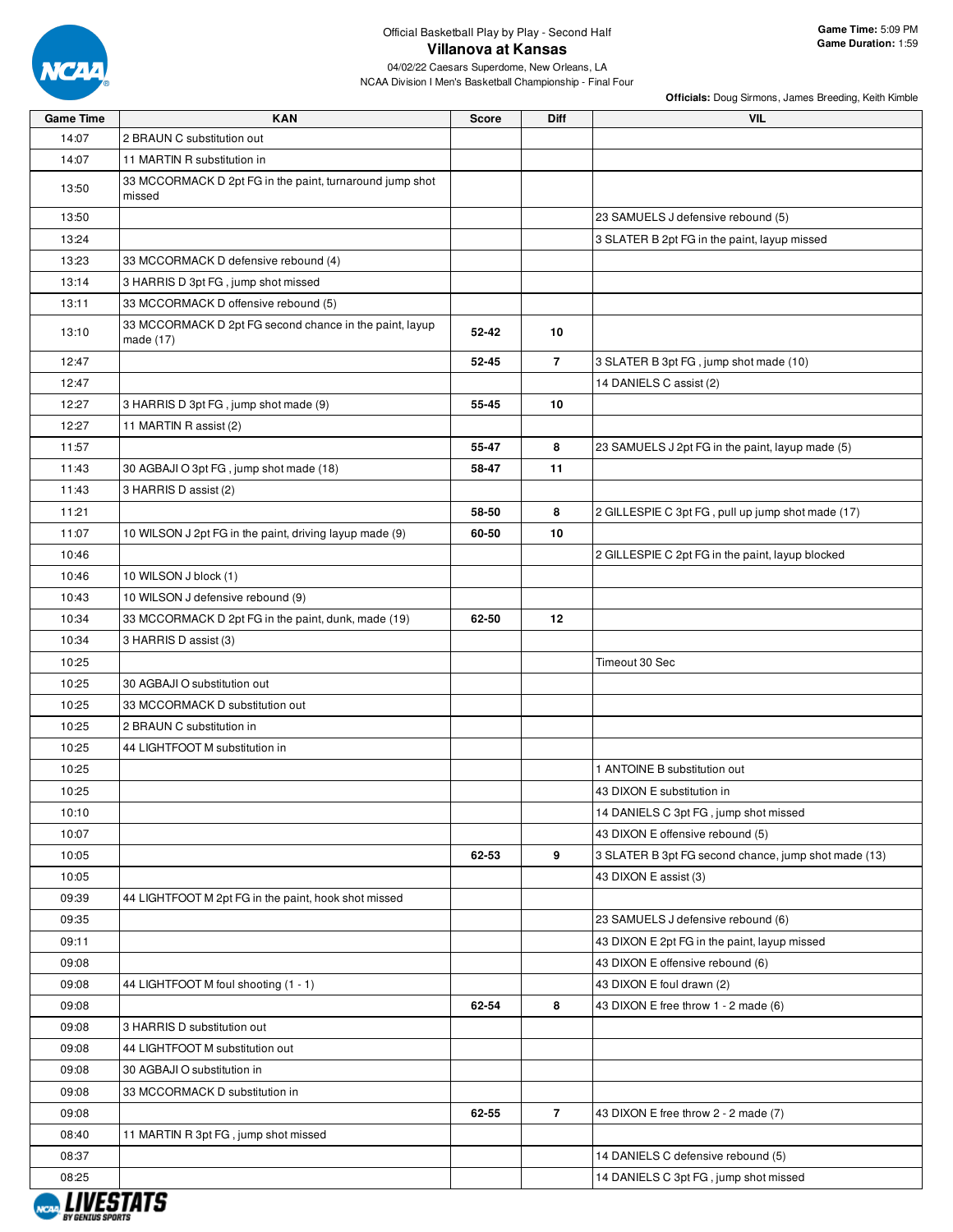

| <b>Game Time</b>               | <b>KAN</b>                                                                          | <b>Score</b> | <b>Diff</b>    | <b>VIL</b>                                                                        |
|--------------------------------|-------------------------------------------------------------------------------------|--------------|----------------|-----------------------------------------------------------------------------------|
| 08:22                          | 11 MARTIN R defensive rebound (5)                                                   |              |                |                                                                                   |
| 08:05                          | 33 MCCORMACK D foul drawn (3)                                                       |              |                | 43 DIXON E foul shooting (2 - 2)                                                  |
| 08:05                          | 33 MCCORMACK D free throw 1 - 2 made (20)                                           | 63-55        | 8              |                                                                                   |
| 08:05                          | 33 MCCORMACK D free throw 2 - 2 made (21)                                           | 64-55        | 9              |                                                                                   |
| 07:45                          |                                                                                     |              |                | 2 GILLESPIE C 3pt FG, jump shot missed                                            |
| 07:44                          |                                                                                     |              |                | 43 DIXON E offensive rebound (7)                                                  |
| 07:44                          |                                                                                     |              | Timeout media  |                                                                                   |
| 07:41                          |                                                                                     |              |                | 2 GILLESPIE C 2pt FG second chance outside the paint, pull up<br>jump shot missed |
| 07:38                          | 33 MCCORMACK D defensive rebound (6)                                                |              |                |                                                                                   |
| 07:13                          | 30 AGBAJI O 2pt FG outside the paint, step back jump shot<br>missed                 |              |                |                                                                                   |
| 07:09                          |                                                                                     |              |                | 3 SLATER B defensive rebound (7)                                                  |
| 06:49                          | 30 AGBAJI O foul drawn (1)                                                          |              |                | 3 SLATER B foul offensive (1 - 3)                                                 |
| 06:49                          |                                                                                     |              |                | 3 SLATER B turnover offensive (2)                                                 |
| 06:31                          | 10 WILSON J 2pt FG from turnover in the paint, jump shot<br>missed                  |              |                |                                                                                   |
| 06:26                          |                                                                                     |              |                | 23 SAMUELS J defensive rebound (7)                                                |
| 06:11                          |                                                                                     | 64-57        | $\overline{7}$ | 23 SAMUELS J 2pt FG in the paint, turnaround jump shot made<br>(7)                |
| 06:10                          | 30 AGBAJI O foul shooting (1 - 2)                                                   |              |                | 23 SAMUELS J foul drawn (1)                                                       |
| 06:10                          | 11 MARTIN R substitution out                                                        |              |                |                                                                                   |
| 06:10                          | 3 HARRIS D substitution in                                                          |              |                |                                                                                   |
| 06:10                          |                                                                                     | 64-58        | 6              | 23 SAMUELS J free throw 1 - 1 made (8)                                            |
| 05:55                          | 2 BRAUN C 3pt FG, jump shot missed                                                  |              |                |                                                                                   |
| 05:52                          | 33 MCCORMACK D offensive rebound (7)                                                |              |                |                                                                                   |
| 05:44                          | 33 MCCORMACK D 2pt FG second chance in the paint,<br>turnaround jump shot made (23) | 66-58        | 8              |                                                                                   |
| 05:21                          |                                                                                     |              |                | 14 DANIELS C 3pt FG, pull up jump shot missed                                     |
| 05:17                          | 2 BRAUN C defensive rebound (3)                                                     |              |                |                                                                                   |
| 04:52                          | 2 BRAUN C 2pt FG in the paint, pull up jump shot made (4)                           | 68-58        | 10             |                                                                                   |
| 04:30                          | 30 AGBAJI O foul shooting (2 - 3)                                                   |              |                | 23 SAMUELS J foul drawn (2)                                                       |
| 04:29                          |                                                                                     | 68-59        | 9              | 23 SAMUELS J free throw 1 - 2 made (9)                                            |
| 04:29                          |                                                                                     |              |                | 23 SAMUELS J free throw 2 - 2 missed                                              |
| 04:28                          | 10 WILSON J defensive rebound (10)                                                  |              |                |                                                                                   |
| 04:00                          | 2 BRAUN C 3pt FG, jump shot made (7)                                                | 71-59        | 12             |                                                                                   |
| 04:00                          | 3 HARRIS D assist (4)                                                               |              |                |                                                                                   |
| 03:35                          |                                                                                     |              |                | 23 SAMUELS J 3pt FG, jump shot blocked                                            |
| 03:35                          | 30 AGBAJI O block (1)                                                               |              |                |                                                                                   |
| 03:31                          | 33 MCCORMACK D defensive rebound (8)                                                |              |                |                                                                                   |
| 03:31                          | 30 AGBAJI O foul drawn (2)                                                          |              |                | 43 DIXON E foul shooting (3 - 4)                                                  |
| 03:31                          |                                                                                     |              | Timeout media  |                                                                                   |
| 03:31                          | 30 AGBAJI O free throw 1 - 2 missed                                                 |              |                |                                                                                   |
| 03:31                          | offensive dead ball rebound (1)                                                     |              |                |                                                                                   |
| 03:31                          | 30 AGBAJI O free throw 2 - 2 made (19)                                              | 72-59        | 13             |                                                                                   |
| 03:15                          |                                                                                     |              |                | 14 DANIELS C 2pt FG in the paint, driving layup missed                            |
| 03:12                          | 33 MCCORMACK D defensive rebound (9)                                                |              |                |                                                                                   |
| 02:48                          | 2 BRAUN C 3pt FG, jump shot made (10)                                               | 75-59        | 16             |                                                                                   |
| 02:48                          | 10 WILSON J assist (4)                                                              |              |                |                                                                                   |
| 02:24                          |                                                                                     | 75-62        | 13             | 3 SLATER B 3pt FG, jump shot made (16)                                            |
| 02:24                          |                                                                                     |              |                | 23 SAMUELS J assist (2)                                                           |
|                                |                                                                                     |              |                |                                                                                   |
| <i><b>RY GENTIIS SPORT</b></i> |                                                                                     |              |                |                                                                                   |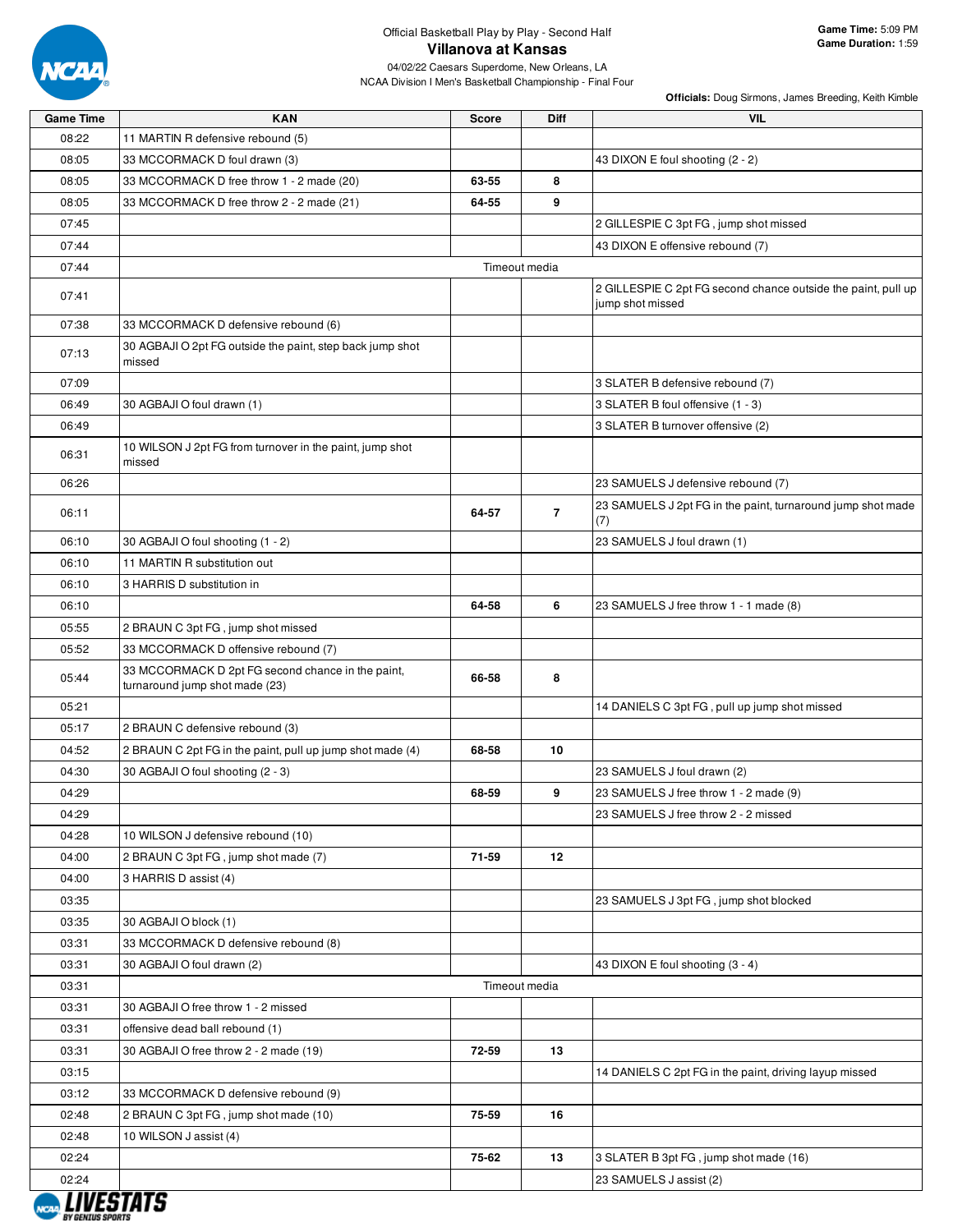

| <b>Game Time</b> | <b>KAN</b>                                          | Score                | <b>Diff</b> | VIL                                    |
|------------------|-----------------------------------------------------|----------------------|-------------|----------------------------------------|
| 02:23            |                                                     |                      |             | Timeout 30 Sec                         |
| 02:23            |                                                     |                      |             | 43 DIXON E substitution out            |
| 02:23            |                                                     |                      |             | 1 ANTOINE B substitution in            |
| 02:04            | 30 AGBAJI O 3pt FG, jump shot missed                |                      |             |                                        |
| 02:00            | 10 WILSON J offensive rebound (11)                  |                      |             |                                        |
| 01:49            | Timeout 30 Sec                                      |                      |             |                                        |
| 01:43            | 30 AGBAJI O foul drawn (3)                          |                      |             | 2 GILLESPIE C foul shooting (1 - 5)    |
| 01:43            | 30 AGBAJI O free throw 1 - 2 made (20)              | 76-62                | 14          |                                        |
| 01:43            | 30 AGBAJI O free throw 2 - 2 made (21)              | 77-62                | 15          |                                        |
| 01:34            |                                                     | 77-65                | 12          | 1 ANTOINE B 3pt FG, jump shot made (3) |
| 01:34            |                                                     |                      |             | 23 SAMUELS J assist (3)                |
| 01:10            | 33 MCCORMACK D 2pt FG in the paint, dunk, made (25) | 79-65                | 14          |                                        |
| 01:10            | 10 WILSON J assist (5)                              |                      |             |                                        |
| 00:53            |                                                     |                      |             | 3 SLATER B 3pt FG, jump shot missed    |
| 00:50            | 30 AGBAJI O defensive rebound (2)                   |                      |             |                                        |
| 00:50            | 30 AGBAJI O foul drawn (4)                          |                      |             | 2 GILLESPIE C foul personal (2 - 6)    |
| 00:50            | 33 MCCORMACK D substitution out                     |                      |             |                                        |
| 00:50            | 11 MARTIN R substitution in                         |                      |             |                                        |
| 00:47            | 2 BRAUN C foul drawn (1)                            |                      |             | 3 SLATER B foul personal (2 - 7)       |
| 00:47            | 2 BRAUN C free throw 1 - 1 missed                   |                      |             |                                        |
| 00:47            |                                                     |                      |             | 3 SLATER B defensive rebound (8)       |
| 00:37            | 10 WILSON J foul personal (1 - 4)                   |                      |             | 14 DANIELS C foul drawn (3)            |
| 00:37            |                                                     |                      |             | 14 DANIELS C 3pt FG, jump shot missed  |
| 00:35            | 10 WILSON J defensive rebound (12)                  |                      |             |                                        |
| 00:35            | 10 WILSON J foul drawn (3)                          |                      |             | 3 SLATER B foul personal (3 - 8)       |
| 00:35            |                                                     |                      |             | 2 GILLESPIE C substitution out         |
| 00:35            |                                                     |                      |             | 4 ARCIDIACONO C substitution in        |
| 00:35            |                                                     |                      |             | 23 SAMUELS J substitution out          |
| 00:35            |                                                     |                      |             | 13 PATTERSON T substitution in         |
| 00:35            | 10 WILSON J 1&1 free throw 1 made (10)              | 80-65                | 15          |                                        |
| 00:35            | 10 WILSON J 1&1 free throw 2 made (11)              | 81-65                | 16          |                                        |
| 00:35            | 2 BRAUN C substitution out                          |                      |             |                                        |
| 00:35            | 3 HARRIS D substitution out                         |                      |             |                                        |
| 00:35            | 10 WILSON J substitution out                        |                      |             |                                        |
| 00:35            | 11 MARTIN R substitution out                        |                      |             |                                        |
| 00:35            | 30 AGBAJI O substitution out                        |                      |             |                                        |
| 00:35            | 1 YESUFU J substitution in                          |                      |             |                                        |
| 00:35            | 12 TEAHAN C substitution in                         |                      |             |                                        |
| 00:35            | 21 CLEMENCE Z substitution in                       |                      |             |                                        |
| 00:35            | 24 ADAMS, JR. K substitution in                     |                      |             |                                        |
| 00:35            | 55 COLEMAN-LANDS J substitution in                  |                      |             |                                        |
| 00:35            |                                                     |                      |             | 14 DANIELS C substitution out          |
| 00:35            |                                                     |                      |             | 22 NJOKU N substitution in             |
| 00:23            |                                                     |                      |             | 3 SLATER B turnover lost ball (3)      |
| 00:23            |                                                     |                      |             | 3 SLATER B substitution out            |
| 00:23            |                                                     |                      |             | 12 VOIGT K substitution in             |
|                  |                                                     | <b>END OF GAME</b>   |             |                                        |
|                  |                                                     | <b>KAN 81-65 VIL</b> |             |                                        |

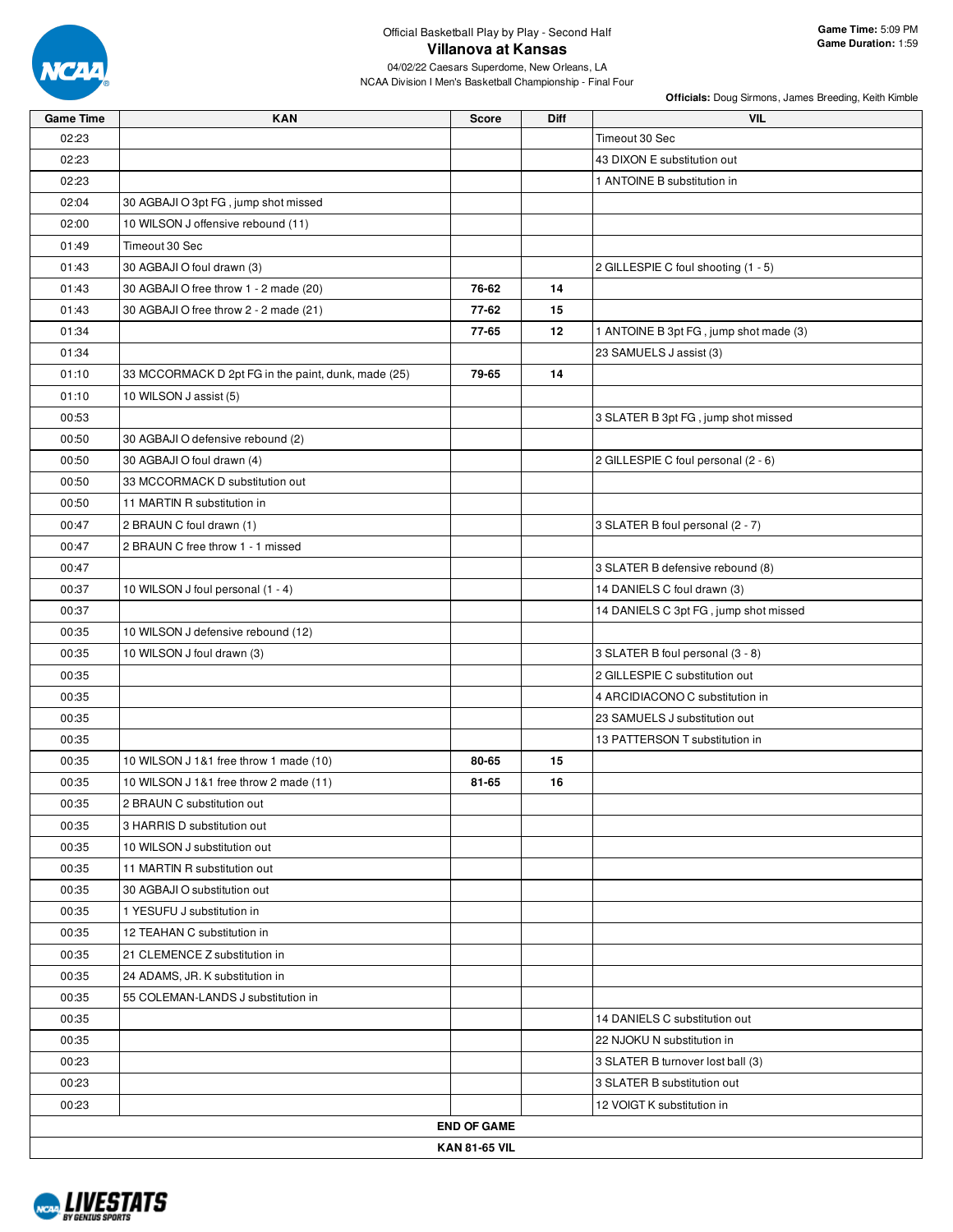

**Game Time:** 5:09 PM **Game Duration:** 1:59

04/02/22 Caesars Superdome, New Orleans, LA NCAA Division I Men's Basketball Championship - Final Four

**Officials:** Doug Sirmons, James Breeding, Keith Kimble

|               |                            |       | FG        | 3P       | FТ      |           |              | <b>Rebounds</b> |          | <b>Fouls</b> | <b>TP</b> | <b>AS</b> | <b>TO</b> | <b>ST</b> | <b>Blocks</b> |                      | $+/-$ |
|---------------|----------------------------|-------|-----------|----------|---------|-----------|--------------|-----------------|----------|--------------|-----------|-----------|-----------|-----------|---------------|----------------------|-------|
|               | NO. Name                   | Min   | M-A       | M-A      | M-A     | <b>OR</b> | <b>DR</b>    | <b>TOT</b>      | PF       | <b>FD</b>    |           |           |           |           | <b>BS</b>     | <b>BA</b>            |       |
| 3             | <b>Brandon Slater</b><br>F | 18:44 | $4 - 8$   | 4-6      | $0-0$   | $\Omega$  | 2            | 2               | 3        | $\Omega$     | 12        |           | 2         | $\Omega$  | 0             |                      | $-7$  |
| 23            | Jermaine Samuels           | 19:25 | $2 - 4$   | $0 - 1$  | $2 - 3$ | $\Omega$  | 3            | 3               | 0        | 2            | 6         | 2         |           | 0         | 0             |                      | -3    |
| 43            | Eric Dixon<br>F            | 12:33 | 1-2       | $0-0$    | $2-2$   | 3         | $\Omega$     | 3               | 2        |              | 4         | 2         | 0         | 0         | 0             | 0                    | -4    |
| 2             | Collin Gillespie<br>G      | 19:25 | $2 - 5$   | $2 - 3$  | $0 - 0$ | $\Omega$  | $\Omega$     | 0               | 2        | $\mathbf 0$  | 6         | 0         | $\Omega$  |           | 0             |                      | -3    |
| 14            | Caleb Daniels<br>G         | 19:25 | $2 - 7$   | $1-5$    | $0 - 0$ | $\Omega$  | $\mathbf{2}$ | 2               |          |              | 5         | 2         | 0         | 0         | 0             | 0                    | -5    |
|               | <b>Bryan Antoine</b>       | 08:20 | $1 - 1$   | $1 - 1$  | $0-0$   | $\Omega$  | $\Omega$     | 0               | 0        | $\Omega$     | 3         | 0         | $\Omega$  | 0         | $\mathbf 0$   | 0                    |       |
| 4             | Chris Arcidiacono          | 00:35 | $0 - 0$   | $0 - 0$  | $0-0$   | $\Omega$  | 0            | 0               | 0        | 0            | 0         | 0         | 0         | 0         | 0             | 0                    | -2    |
| 13            | <b>Trey Patterson</b>      | 00:35 | $0 - 0$   | $0 - 0$  | $0-0$   | $\Omega$  | $\Omega$     | 0               | 0        | $\Omega$     | 0         | 0         | $\Omega$  | 0         | 0             | $\mathbf 0$          | -2    |
| 22            | Nnanna Njoku               | 00:35 | $0 - 0$   | $0 - 0$  | $0-0$   | $\Omega$  | 0            | 0               | 0        | 0            | 0         | 0         | 0         | 0         | 0             | 0                    |       |
| 12            | <b>Kevin Voigt</b>         | 00:23 | $0 - 0$   | $0 - 0$  | $0 - 0$ | $\Omega$  | $\Omega$     | 0               | $\Omega$ | $\Omega$     | 0         | $\Omega$  | $\Omega$  | 0         | 0             | 0                    |       |
| Team          |                            |       |           |          |         | 0         | 0            | 0               |          |              | $\Omega$  |           | 0         |           |               |                      |       |
| <b>Totals</b> |                            |       | $12 - 27$ | $8 - 16$ | $4 - 5$ | 3         |              | 10              | 8        | 4            | 36        | 7         | 3         |           | 0             | 3                    | $-5$  |
|               |                            |       |           |          |         |           |              |                 |          |              |           |           |           |           |               | Toobnical FoulouNONE |       |

| <b>Shooting By Period</b> |          |       |  |  |  |  |  |  |  |  |
|---------------------------|----------|-------|--|--|--|--|--|--|--|--|
| ond FG%                   | 12-27    | 44.4% |  |  |  |  |  |  |  |  |
| 3PT%                      | $8 - 16$ | 50.0% |  |  |  |  |  |  |  |  |
| FT%                       | 4-5      | 80%   |  |  |  |  |  |  |  |  |
| <b>GM FG%</b>             | 12-27    | 44.4% |  |  |  |  |  |  |  |  |
| 3PT%                      | $8 - 16$ | 50.0% |  |  |  |  |  |  |  |  |
| FT%                       | $4 - 5$  | 80.0% |  |  |  |  |  |  |  |  |

Dead Ball Rebounds: 0, 0

| Kans |  |
|------|--|
|      |  |

**Technical Fouls:**:NONE

|               |                     |   |       | FG        | 3P       | FT      |                                      | <b>Rebounds</b> |                 |          | <b>Fouls</b> | ТP | <b>AS</b> | <b>TO</b> | <b>ST</b> |    | <b>Blocks</b> | $+/-$ |
|---------------|---------------------|---|-------|-----------|----------|---------|--------------------------------------|-----------------|-----------------|----------|--------------|----|-----------|-----------|-----------|----|---------------|-------|
|               | NO. Name            |   | Min   | M-A       | M-A      | M-A     | <b>DR</b><br><b>TOT</b><br><b>OR</b> |                 | <b>FD</b><br>PF |          |              |    |           |           | <b>BS</b> | BA |               |       |
| 10            | Jalen Wilson        | F | 19:25 | $1-2$     | $0 - 0$  | $2 - 2$ |                                      | 4               | 5               |          | 2            | 4  | 2         | 0         | 0         |    | 0             | 5     |
| 33            | David McCormack     | F | 17:53 | $5-6$     | $0 - 0$  | $2 - 2$ | 2                                    | 5               | 7               | $\Omega$ | 1            | 12 |           |           |           | 0  | 0             | 7     |
| 2             | Christian Braun     | G | 15:43 | $4 - 5$   | $2-3$    | $0 - 1$ | $\Omega$                             | $\overline{c}$  | 2               | 0        |              | 10 | 2         |           | 0         |    | 0             |       |
| 3             | Dajuan Harris       | G | 16:27 | $2 - 4$   | $2 - 3$  | $0 - 0$ | $\Omega$                             | $\Omega$        | $\Omega$        | 0        | $\Omega$     | 6  | 4         | 0         | 0         | 0  | 0             | 6     |
| 30            | Ochai Agbaji        | G | 18:08 | $2 - 4$   | $2-3$    | $3 - 4$ | 0                                    |                 |                 | 2        | 4            | 9  | 0         |           | 0         |    | 0             | 9     |
| 11            | <b>Remy Martin</b>  |   | 08:12 | $0 - 1$   | $0 - 1$  | $0 - 0$ | $\Omega$                             |                 | 1               | 0        | $\Omega$     | 0  |           | 0         | 0         | 0  | 0             |       |
| 44            | Mitch Lightfoot     |   | 01:17 | $0 - 1$   | $0 - 0$  | $0 - 0$ | 0                                    | $\Omega$        | $\Omega$        |          | $\Omega$     | 0  | 0         | 0         | 0         | 0  | 0             | -4    |
|               | Joseph Yesufu       |   | 00:35 | $0 - 0$   | $0 - 0$  | $0 - 0$ | $\Omega$                             | $\Omega$        | $\Omega$        | 0        | $\Omega$     | 0  | 0         | 0         | 0         | 0  | 0             | 0     |
| 12            | Chris Teahan        |   | 00:35 | $0 - 0$   | $0 - 0$  | $0 - 0$ | 0                                    | $\Omega$        | 0               | 0        | 0            | 0  | 0         | 0         | 0         | 0  | 0             | 0     |
| 21            | Zach Clemence       |   | 00:35 | $0 - 0$   | $0 - 0$  | $0 - 0$ | $\Omega$                             | $\Omega$        | $\Omega$        | $\Omega$ | $\Omega$     | 0  | 0         | 0         | 0         | 0  | 0             | 0     |
| 24            | KJ Adams, Jr.       |   | 00:35 | $0 - 0$   | $0 - 0$  | $0 - 0$ | $\Omega$                             | $\Omega$        | $\Omega$        | 0        | $\Omega$     | 0  | 0         | 0         | 0         | 0  | 0             | 0     |
| 55            | Jalen Coleman-Lands |   | 00:35 | $0-0$     | $0 - 0$  | $0 - 0$ | $\Omega$                             | $\Omega$        | $\Omega$        | $\Omega$ | $\Omega$     | 0  | 0         | 0         | 0         | 0  | 0             | 0     |
| Team          |                     |   |       |           |          |         | 0                                    | 0               | $\Omega$        |          |              | 0  |           | 0         |           |    |               |       |
| <b>Totals</b> |                     |   |       | $14 - 23$ | $6 - 10$ | $7 - 9$ | 3                                    | 13              | 16              | 4        | 8            | 41 | 10        | 3         |           | 3  |               | 5     |

|                     | <b>Shooting By Period</b> |       |
|---------------------|---------------------------|-------|
| 2 <sup>nd</sup> FG% | 14-23                     | 60.9% |
| 3PT%                | $6 - 10$                  | 60.0% |
| FT%                 | 7-9                       | 77.8% |
| <b>GM FG%</b>       | 14-23                     | 60.9% |
| 3PT%                | $6 - 10$                  | 60.0% |
| FT%                 | $7-9$                     | 77.8% |

Dead Ball Rebounds: 1, 0

|                                                                     | <b>VIL</b> | <b>KAN</b>                 |                      |            |            |                                 |     |     |     |
|---------------------------------------------------------------------|------------|----------------------------|----------------------|------------|------------|---------------------------------|-----|-----|-----|
|                                                                     |            |                            | <b>Points from</b>   | <b>VIL</b> | <b>KAN</b> | <b>Period by Period Scoring</b> |     |     |     |
| <b>Biggest lead</b>                                                 |            | $0(1st20:00) 16(2nd16:48)$ | <b>Turnovers</b>     | 5          | 0          |                                 | 1st | 2nd | TOT |
| <b>Best Scoring Run</b> $ 8(2^{nd} 14:10) $ 7(2 <sup>nd</sup> 2:48) |            |                            | <b>Paint</b>         | 8          | 16         |                                 |     |     |     |
| <b>Lead Changes</b>                                                 |            |                            | <b>Second Chance</b> | 5          | 6          | <b>VIL</b>                      | 29  | 36  | 65  |
| <b>Times Tied</b>                                                   |            |                            | <b>Fast Breaks</b>   | 0          | 0          | <b>KAN</b>                      |     | 41  |     |
| <b>Time with Lead</b>                                               | 00:00      | 19:39                      | <b>Bench</b>         | 3          |            |                                 | 40  |     | 81  |
|                                                                     |            |                            |                      |            |            |                                 |     |     |     |

**Technical Fouls:**:NONE

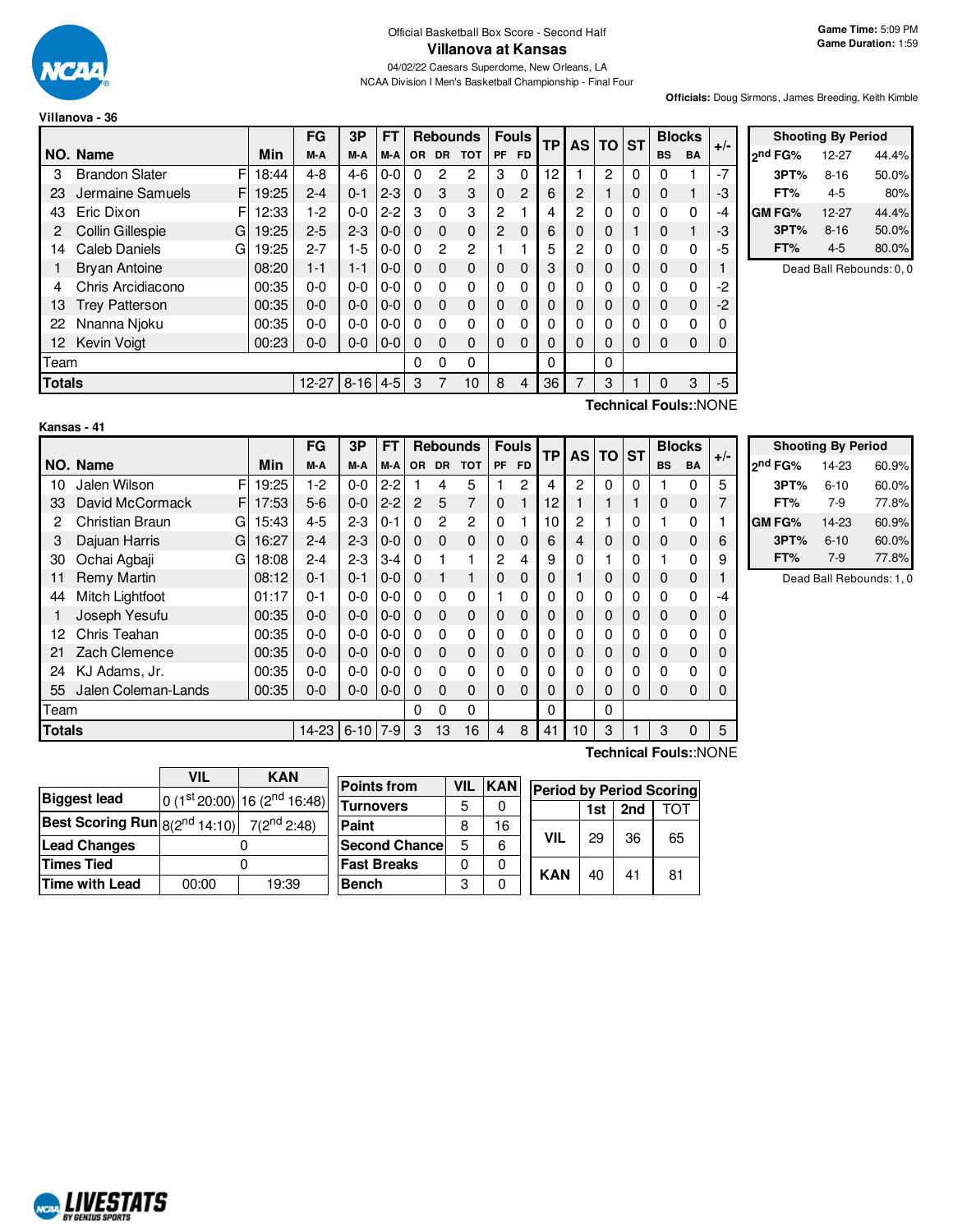

**Officials:** Doug Sirmons, James Breeding, Keith Kimble

{ Players => 0, 1, 2, 3, 5, 10, 11, 12, 13, 15, 20, 21, 24, 30, 31, 33, 44, 55; } FG Types => All; Results => All;

{ Players => 1, 2, 3, 4, 5, 10, 12, 13, 14, 15, 21, 22, 23, 43; } FG Types => All; Results => All;



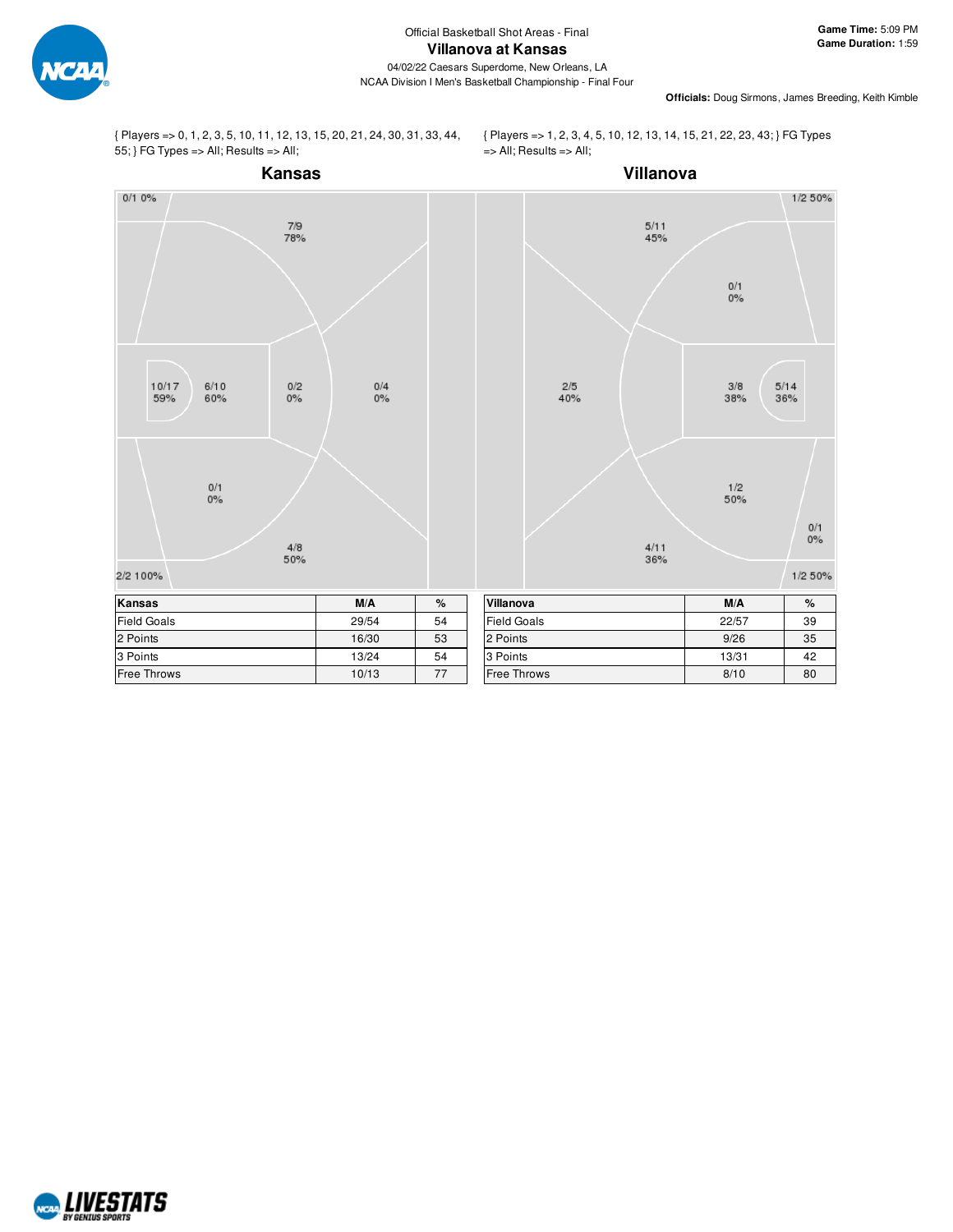

#### **Officials:** Doug Sirmons, James Breeding, Keith Kimble

|                | Villanova               |       |             |           |              |              |                    |      |                |          |                |          |                 |                |               |    |                  |
|----------------|-------------------------|-------|-------------|-----------|--------------|--------------|--------------------|------|----------------|----------|----------------|----------|-----------------|----------------|---------------|----|------------------|
| No             | Name                    |       | <b>Mins</b> |           | <b>Score</b> |              | <b>Points Diff</b> |      | Points per Min |          | <b>Assists</b> |          | <b>Rebounds</b> |                | <b>Steals</b> |    | <b>Turnovers</b> |
|                |                         | On    | Off         | On        | Off          | On           | Off                | On   | Off            | On       | Off            | On       | Off             | On             | Off           | On | Off              |
|                | <b>Bryan Antoine</b>    | 19:25 | 20:35       | $39 - 38$ | $26 - 43$    |              | $-17$              | 2.01 | .26            | 8        | 4              | 15       | 14              | $\overline{c}$ |               | 2  |                  |
| $\overline{2}$ | <b>Collin Gillespie</b> | 39:25 | 00:35       | $65 - 79$ | $0 - 2$      | $-14$        | $-2$               | 1.65 | 0.00           | 12       | $\Omega$       | 29       | $\mathbf{0}$    | 3              |               | 8  |                  |
| 3              | <b>Brandon Slater</b>   | 34:19 | 05:41       | $54 - 67$ | $11 - 14$    | $-13$        | -3                 | .57  | 1.94           | 9        | 3              | 28       |                 | 2              |               | 9  | $\Omega$         |
| $\overline{4}$ | Chris Arcidiacono       | 01:48 | 38:12       | $3 - 5$   | $62 - 76$    | $-2$         | $-14$              | .67  | 1.62           |          | 11             | $\Omega$ | 29              | $\mathbf 0$    | 3             |    | 8                |
| 12             | Kevin Voigt             | 00:23 | 39:37       | $0 - 0$   | $65 - 81$    | $\Omega$     | $-16$              | 0.00 | 1.64           | 0        | 12             | 0        | 29              | $\Omega$       | 3             |    | 9                |
| 13             | <b>Trey Patterson</b>   | 00:35 | 39:25       | $0 - 2$   | $65 - 79$    | $-2$         | $-14$              | 0.00 | 1.65           | $\Omega$ | 12             | $\Omega$ | 29              | $\Omega$       | 3             |    | 8                |
| 14             | Caleb Daniels           | 39:25 | 00:35       | $65 - 81$ | $0 - 0$      | $-16$        |                    | 1.65 | 0.00           | 12       | $\Omega$       | 29       | $\mathbf 0$     | 3              |               | 8  |                  |
| 22             | Nnanna Njoku            | 00:35 | 39:25       | $0 - 0$   | $65 - 81$    | $\mathbf{0}$ | $-16$              | 0.00 | 1.65           | 0        | 12             | 0        | 29              | 0              | 3             |    | 8                |
| 23             | Jermaine Samuels        | 33:54 | 06:06       | $56 - 75$ | $9 - 6$      | $-19$        | 3                  | 1.65 | 1.48           |          |                | 19       | 10              | 3              | 0             | 8  |                  |
| 43             | Eric Dixon              | 30:11 | 09:49       | $43 - 58$ | $22 - 23$    | $-15$        | -1                 | 1.42 | 2.24           | ⇁        | 5              | 25       | 4               | $\overline{2}$ |               |    | 2                |

#### **Kansas**

| <b>No</b>      | Name                | <b>Mins</b><br><b>Score</b> |       |           |           | <b>Points Diff</b> |                | Points per Min |      | <b>Assists</b> |                | <b>Rebounds</b> |                | <b>Steals</b> |          | <b>Turnovers</b> |                          |
|----------------|---------------------|-----------------------------|-------|-----------|-----------|--------------------|----------------|----------------|------|----------------|----------------|-----------------|----------------|---------------|----------|------------------|--------------------------|
|                |                     | On                          | Off   | On        | Off       | On                 | Off            | On             | Off  | On             | Off            | On              | Off            | <b>On</b>     | Off      | On               | Off                      |
|                | Joseph Yesufu       | 00:35                       | 39:25 | $0 - 0$   | $81 - 65$ | $\Omega$           | 16             | 0.00           | 2.05 | $\Omega$       | 18             | $\Omega$        | 35             | $\Omega$      | 4        | 0                |                          |
| $\overline{2}$ | Christian Braun     | 33:20                       | 06:40 | $63 - 51$ | $18 - 14$ | 12                 | 4              | 1.89           | 2.70 | 13             | 5              | 31              | 4              | 4             | $\Omega$ | 6                |                          |
| 3              | Dajuan Harris       | 30:27                       | 09:33 | $70 - 52$ | $11 - 13$ | 18                 | $-2$           | 2.30           | 1.15 | 17             |                | 22              | 13             | 4             | $\Omega$ | 6                |                          |
| 10             | Jalen Wilson        | 37:21                       | 02:39 | $75 - 61$ | $6 - 4$   | 14                 | $\overline{c}$ | 2.01           | 2.26 | 17             |                | 33              | $\overline{2}$ | 3             |          |                  | $\Omega$                 |
| 11             | Remy Martin         | 20:53                       | 19:07 | $45 - 38$ | $36 - 27$ |                    | 9              | 2.15           | 1.88 | 9              | 9              | 21              | 14             |               | 3        | $\overline{2}$   | 5                        |
| 12             | Chris Teahan        | 00:35                       | 39:25 | $0 - 0$   | $81 - 65$ | $\Omega$           | 16             | 0.00           | 2.05 | $\Omega$       | 18             | $\Omega$        | 35             | $\Omega$      | 4        | $\Omega$         | $\overline{\phantom{0}}$ |
| 21             | Zach Clemence       | 00:35                       | 39:25 | $0 - 0$   | $81 - 65$ | $\Omega$           | 16             | 0.00           | 2.05 | $\Omega$       | 18             | $\Omega$        | 35             | $\Omega$      | 4        |                  | ⇁                        |
| 24             | KJ Adams, Jr.       | 00:35                       | 39:25 | $0 - 0$   | $81 - 65$ | $\Omega$           | 16             | 0.00           | 2.05 | $\Omega$       | 18             | $\Omega$        | 35             | $\Omega$      | 4        | $\Omega$         | $\overline{\phantom{0}}$ |
| 30             | Ochai Agbaji        | 35:54                       | 04:06 | $73 - 58$ | $8 - 7$   | 15                 |                | 2.03           | 1.95 | 16             | $\overline{c}$ | 34              |                | 4             | $\Omega$ |                  | $\Omega$                 |
| 33             | David McCormack     | 29:28                       | 10:32 | $69 - 44$ | $12 - 21$ | 25                 | $-9$           | 2.34           | 1.14 | 16             | $\overline{2}$ | 23              | 12             | 4             | $\Omega$ |                  | 3                        |
| 44             | Mitch Lightfoot     | 09:42                       | 30:18 | $10 - 21$ | $71 - 44$ | $-11$              | 27             | 1.03           | 2.34 | 2              | 16             | 11              | 24             | $\Omega$      | 4        | 3                | 4                        |
| 55             | Jalen Coleman-Lands | 00:35                       | 39:25 | $0 - 0$   | $81 - 65$ | $\Omega$           | 16             | 0.00           | 2.05 | $\mathbf{0}$   | 18             | $\Omega$        | 35             | $\mathbf 0$   | 4        | $\Omega$         | $\overline{\phantom{0}}$ |

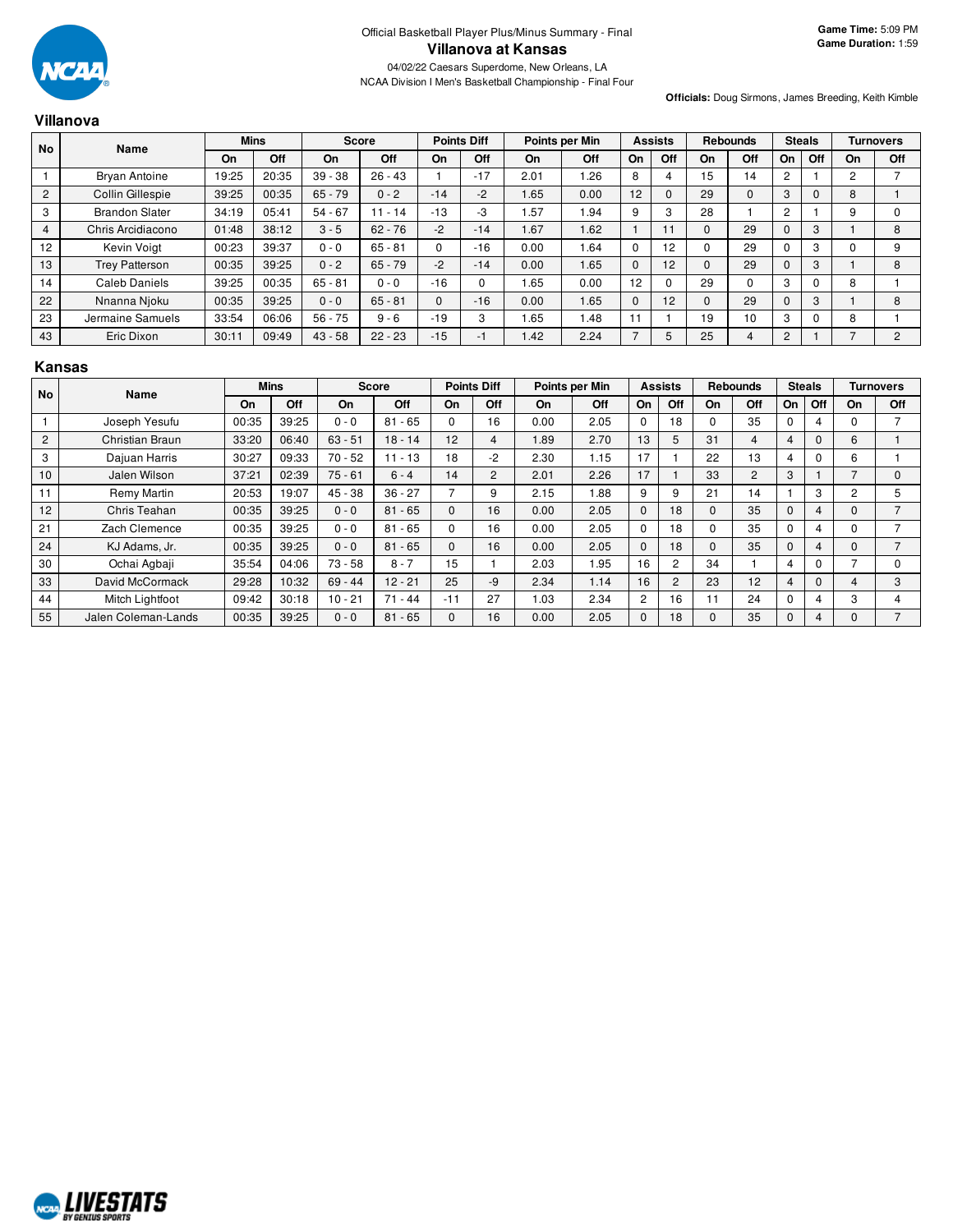

**Officials:** Doug Sirmons, James Breeding, Keith Kimble

# Players => 1, 2, 3, 4, 5, 10, 12, 13, 14, 15, 21, 22, 23, 43FG Types=>AllResults=>All

**Villanova**



**Blow Up Chart**



| <b>Villanova</b>   | M/A   | $\%$ | Villanova                   | M/A       | $\%$ |
|--------------------|-------|------|-----------------------------|-----------|------|
| <b>Field Goals</b> | 22/57 | 39   | Points in the Paint         | 16(8/22)  | 36   |
| 2 Points           | 9/26  | 35   | <b>Fast Break Points</b>    | 0(0/0)    |      |
| 3 Points           | 13/31 | 42   | <b>Second Chance Points</b> | 18 (9/14) | 64   |
| <b>Free Throws</b> | 8/10  | 80   | Effective FG%               | 50        |      |

(N) Missed

N - Player Number

**O** Made

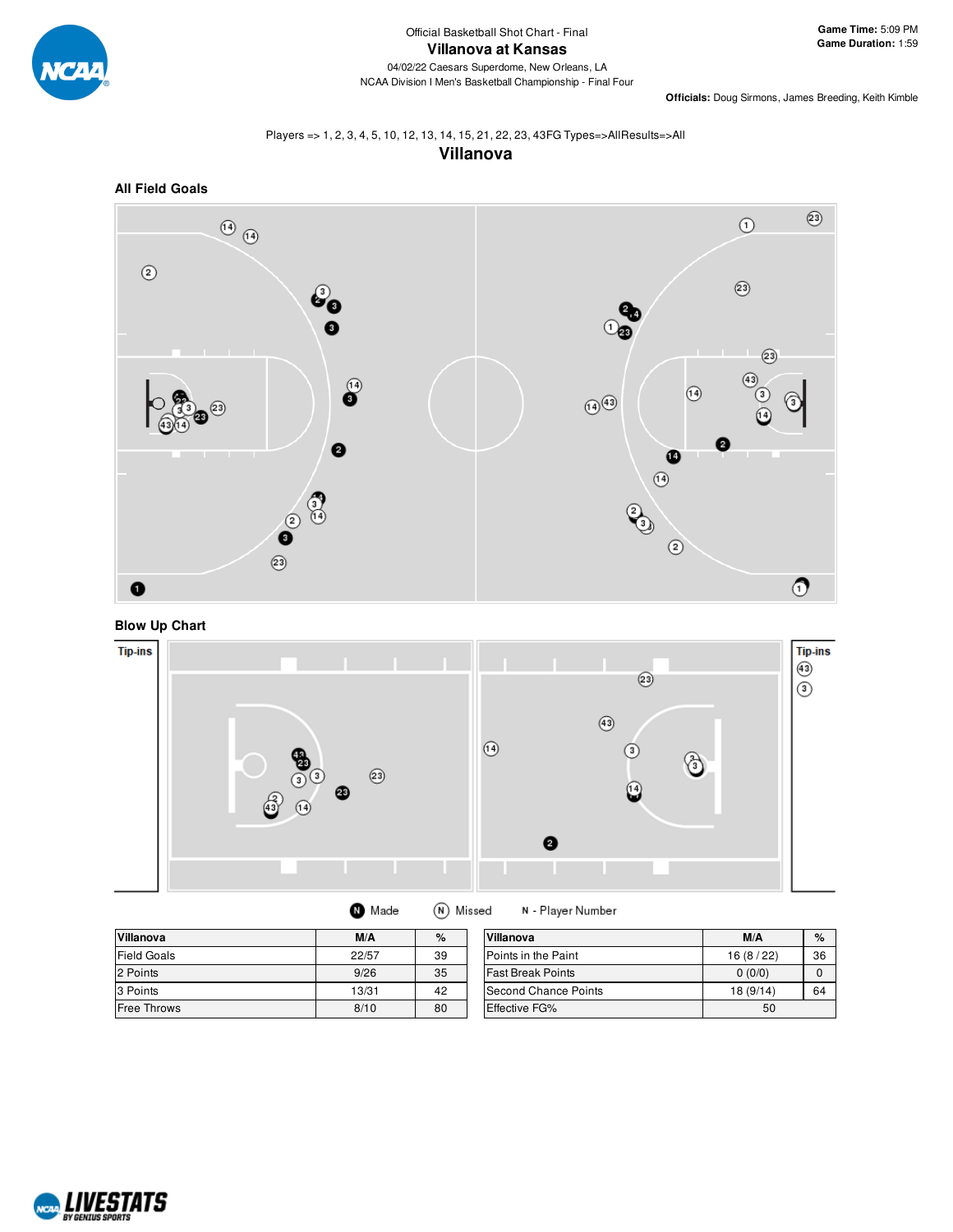

NCAA Division I Men's Basketball Championship - Final Four

**Officials:** Doug Sirmons, James Breeding, Keith Kimble

Players => 0, 1, 2, 3, 5, 10, 11, 12, 13, 15, 20, 21, 24, 30, 31, 33, 44, 55FG Types=>AllResults=>All

**Kansas**







| <b>O</b> Made | (N) Missed | N - Player Number |
|---------------|------------|-------------------|
|---------------|------------|-------------------|

| Kansas             | M/A   | $\%$ | Kansas                      | M/A       | $\%$      |
|--------------------|-------|------|-----------------------------|-----------|-----------|
| <b>Field Goals</b> | 29/54 | 54   | <b>IPoints in the Paint</b> | 32(16/27) | 59        |
| 2 Points           | 16/30 | 53   | <b>Fast Break Points</b>    | 0(0/0)    |           |
| 3 Points           | 13/24 | 54   | Second Chance Points        | 15(8/11)  | 70<br>د ، |
| Free Throws        | 10/13 | 77   | <b>Effective FG%</b>        | 66        |           |

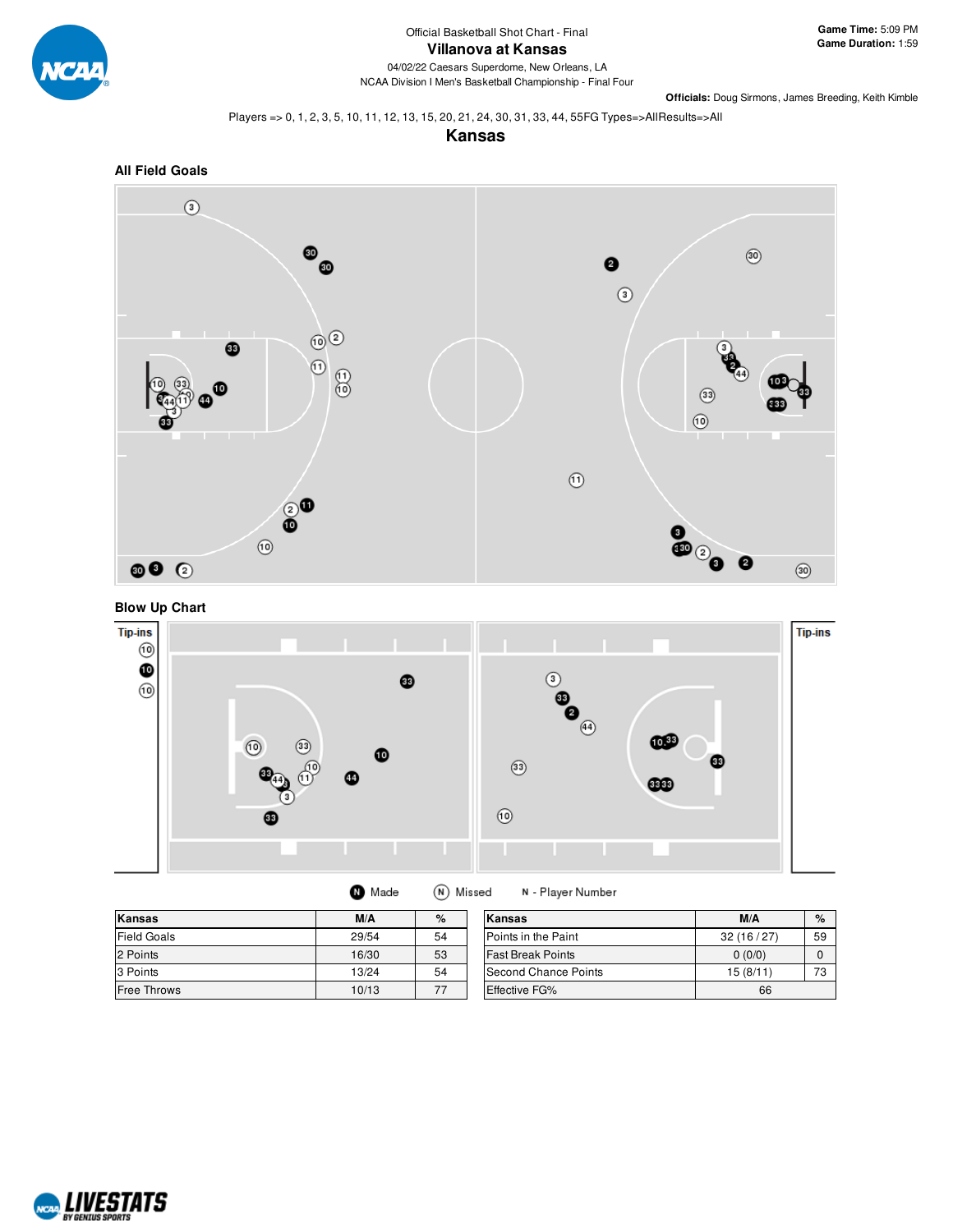

NCAA Division I Men's Basketball Championship - Final Four

**Villanova**

| Lineup                                                                      | Quarter<br>On  | Time<br>On | Quarter<br>Off | Time<br>Off | Time on<br>Court | Score     | <b>Score</b><br><b>Diff</b> |                |              |          | <b>RebiStilTov Ass</b> | <b>PPP</b> |
|-----------------------------------------------------------------------------|----------------|------------|----------------|-------------|------------------|-----------|-----------------------------|----------------|--------------|----------|------------------------|------------|
| 2- Gillespie C/3- Slater B/14- Daniels C/23- Samuels J/43- Dixon E/         | $\mathbf{1}$   | 20:00      | $\mathbf{1}$   | 14:22       | 05:38            | $2 - 11$  | -9                          | 6              |              | 4        | $\mathbf 0$            | 0.2500     |
| 1- Antoine B/2- Gillespie C/3- Slater B/14- Daniels C/23- Samuels J/        | $\mathbf{1}$   | 14:22      | $\mathbf{1}$   | 12:31       | 01:51            | $3 - 5$   | $-2$                        | $\mathbf{1}$   | $\mathbf{0}$ |          |                        | 0.7500     |
| l - Antoine B/ 2- Gillespie C/ 14- Daniels C/ 23- Samuels J/ 43- Dixon E/   | $\mathbf{1}$   | 12:31      | $\mathbf{1}$   | 11:33       | 00:58            | $3-3$     | $\Omega$                    | $\mathbf 0$    | $\Omega$     | $\Omega$ |                        | 3.0000     |
| 2- Gillespie C/4- Arcidiacono C/14- Daniels C/23- Samuels J/43-<br>Dixon E/ |                | 11:33      | $\mathbf{1}$   | 10:20       | 01:13            | $3 - 3$   | 0                           | $\Omega$       | $\Omega$     | $\Omega$ |                        | 3.0000     |
| 2- Gillespie C/3- Slater B/14- Daniels C/23- Samuels J/43- Dixon E/         |                | 10:20      | $\mathbf{1}$   | 08:16       | 02:04            | $4 - 6$   | $-2$                        | $\overline{1}$ | $\mathbf 0$  |          | $\Omega$               | 0000.1     |
| I - Antoine B/ 2- Gillespie C/ 14- Daniels C/ 23- Samuels J/ 43- Dixon E/   | $\mathbf{1}$   | 08:16      | $\mathbf 1$    | 06:02       | 02:14            | $3 - 8$   | $-5$                        | $\mathbf{1}$   | $\Omega$     | $\Omega$ |                        | .2295      |
| 1- Antoine B/2- Gillespie C/3- Slater B/14- Daniels C/43- Dixon E/          |                | 06:02      | $\mathbf{1}$   | 03:35       | 02:27            | $4 - 2$   | $\overline{2}$              | $\overline{4}$ | $\mathbf 0$  | $\Omega$ | $\mathbf 0$            | 1.0309     |
| 1- Antoine B/2- Gillespie C/3- Slater B/14- Daniels C/23- Samuels J/        | $\mathbf{1}$   | 03:35      | $\mathbf{1}$   | 03:04       | 00:31            | $2 - 0$   | $\overline{2}$              | $\Omega$       |              | $\Omega$ | $\Omega$               | 1.0638     |
| 1- Antoine B/2- Gillespie C/3- Slater B/14- Daniels C/43- Dixon E/          | $\mathbf{1}$   | 03:04      | $\overline{2}$ | 20:00       | 03:04            | $5 - 2$   | 3                           | 6              | $\mathbf 0$  | 0        |                        | 1.6667     |
| 2- Gillespie C/3- Slater B/14- Daniels C/23- Samuels J/43- Dixon E/         | $\overline{c}$ | 20:00      | $\overline{2}$ | 16:22       | 03:38            | $5 - 10$  | $-5$                        | $\mathbf 0$    | $\mathbf{0}$ |          |                        | 1.0000     |
| I - Antoine B/ 2- Gillespie C/ 14- Daniels C/ 23- Samuels J/ 43- Dixon E/   | $\overline{c}$ | 16:22      | $\overline{2}$ | 15:29       | 00:53            | $2 - 0$   | 2                           | $\mathbf 0$    |              | $\Omega$ | $\Omega$               | 2.0000     |
| 1- Antoine B/2- Gillespie C/3- Slater B/14- Daniels C/23- Samuels J/        | $\overline{2}$ | 15:29      | $\overline{2}$ | 10:25       | 05:04            | $14 - 12$ | $\overline{2}$              | $\overline{2}$ | $\Omega$     | $\Omega$ | 3                      | 1.7500     |
| 2- Gillespie C/3- Slater B/14- Daniels C/23- Samuels J/43- Dixon E/         | $\overline{2}$ | 10:25      | $\overline{2}$ | 02:23       | 08:02            | $12 - 13$ | $-1$                        | $\overline{7}$ | $\mathbf{0}$ |          | $\overline{2}$         | 1.0714     |
| 1- Antoine B/2- Gillespie C/3- Slater B/14- Daniels C/23- Samuels J/        | $\overline{2}$ | 02:23      | $\overline{2}$ | 00:35       | 01:48            | $3 - 4$   | $-1$                        | $\mathbf{1}$   | $\mathbf 0$  | $\Omega$ |                        | 1.0000     |
| 1- Antoine B/3- Slater B/4- Arcidiacono C/14- Daniels C/23- Samuels         | $\overline{2}$ | 00:35      | $\overline{2}$ | 00:35       | 00:00            | $0 - 0$   | 0                           | $\Omega$       | $\Omega$     | 0        | $\mathbf 0$            | 0.0000     |
| 1- Antoine B/3- Slater B/4- Arcidiacono C/13- Patterson T/14- Daniels<br>C  | $\overline{c}$ | 00:35      | $\overline{2}$ | 00:35       | 00:00            | $0 - 2$   | $-2$                        | $\Omega$       | $\Omega$     | $\Omega$ | $\Omega$               | 0.0000     |
| 1- Antoine B/3- Slater B/4- Arcidiacono C/13- Patterson T/22- Njoku N/      | $\overline{2}$ | 00:35      | $\overline{2}$ | 00:23       | 00:12            | $0 - 0$   | 0                           | $\mathbf 0$    | $\mathbf 0$  |          | $\Omega$               | 0.0000     |
| 1- Antoine B/4- Arcidiacono C/12- Voigt K/13- Patterson T/22- Njoku<br>N/   | $\overline{2}$ | 00:23      | $\overline{2}$ | 00:00       | 00:23            | $0 - 0$   | 0                           | $\Omega$       | $\Omega$     | 0        | $\mathbf 0$            | 0.0000     |

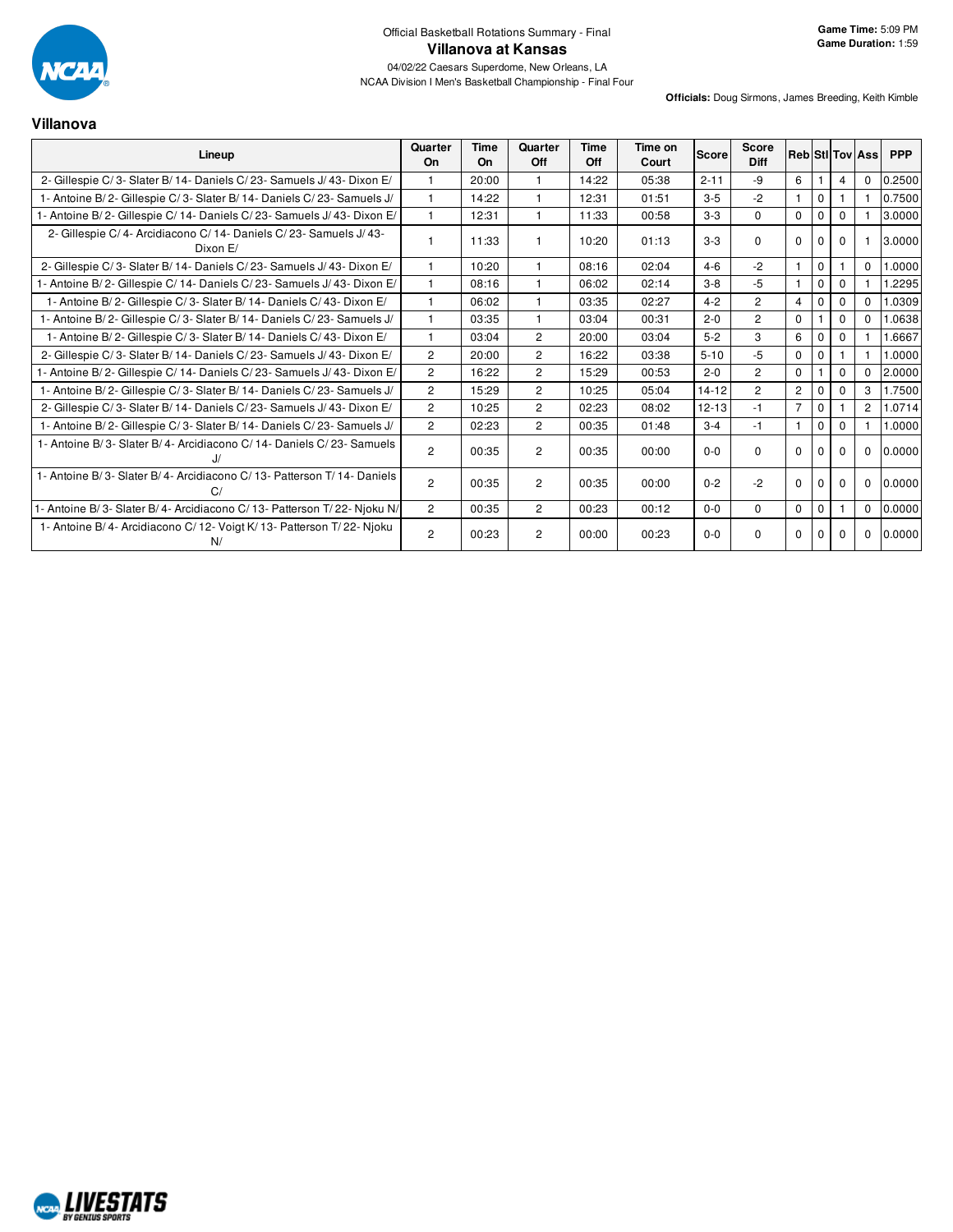

**Game Time:** 5:09 PM **Game Duration:** 1:59

NCAA Division I Men's Basketball Championship - Final Four

| Kansa |  |
|-------|--|
|       |  |

| Lineup                                                                               | Quarter<br>On  | Time<br>On | Quarter<br><b>Off</b> | Time<br>Off | Time on<br>Court | <b>Score</b> | <b>Score</b><br><b>Diff</b> |                |                |          | <b>Reb Stillov Assi</b> | <b>PPP</b> |
|--------------------------------------------------------------------------------------|----------------|------------|-----------------------|-------------|------------------|--------------|-----------------------------|----------------|----------------|----------|-------------------------|------------|
| 2- Braun C/3- Harris D/10- Wilson J/30- Agbaji O/33- McCormack D/                    |                | 20:00      |                       | 14:22       | 05:38            | $11-2$       | 9                           | 3              | $\overline{2}$ |          | 2                       | .2387      |
| 2- Braun C/10- Wilson J/11- Martin R/30- Agbaji O/33- McCormack D/                   |                | 14:22      |                       | 12:43       | 01:39            | $5-3$        | $\overline{2}$              | $\overline{2}$ | 0              | $\Omega$ |                         | 1.7361     |
| 3- Harris D/ 10- Wilson J/ 11- Martin R/ 30- Agbaii O/ 44- Lightfoot M/              |                | 12:43      |                       | 10:20       | 02:23            | $6 - 6$      | 0                           |                | $\mathbf{0}$   |          | $\overline{2}$          | 2.0000     |
| 2- Braun C/3- Harris D/11- Martin R/30- Agbaji O/33- McCormack D/                    |                | 10:20      |                       | 08:16       | 02:04            | $6 - 4$      | $\overline{c}$              | $\overline{2}$ |                | $\Omega$ |                         | 2.0000     |
| 2- Braun C/3- Harris D/10- Wilson J/11- Martin R/33- McCormack D/                    |                | 08:16      |                       | 06:02       | 02:14            | $8 - 3$      | 5                           |                | $\mathbf 0$    | $\Omega$ | $\overline{2}$          | 2.6667     |
| 2- Braun C/3- Harris D/10- Wilson J/11- Martin R/44- Lightfoot M/                    |                | 06:02      |                       | 06:02       | 00:00            | $0 - 0$      | 0                           | $\Omega$       | $\mathbf 0$    | 0        | $\Omega$                | 0.0000     |
| 2- Braun C/ 10- Wilson J/ 11- Martin R/ 30- Agbaji O/ 44- Lightfoot M/               |                | 06:02      |                       | 03:35       | 02:27            | $2 - 4$      | $-2$                        | 5              | 0              |          | $\Omega$                | 0.5000     |
| 2- Braun C/3- Harris D/10- Wilson J/30- Agbaii O/44- Lightfoot M/                    |                | 03:35      |                       | 01:54       | 01:41            | $0 - 4$      | $-4$                        |                | $\mathbf{0}$   |          | $\Omega$                | 0.0000     |
| 2- Braun C/ 10- Wilson J/ 11- Martin R/ 30- Agbaji O/ 44- Lightfoot M/               |                | 01:54      | 2                     | 20:00       | 01:54            | $2 - 3$      | $-1$                        | 4              | $\mathbf 0$    | $\Omega$ | $\mathbf 0$             | 1.0000     |
| 2- Braun C/3- Harris D/10- Wilson J/30- Agbaji O/33- McCormack D/                    | $\overline{c}$ | 20:00      | $\overline{c}$        | 14:07       | 05:53            | $10 - 13$    | $-3$                        | 3              |                | 3        | 4                       | .2500      |
| 3- Harris D/10- Wilson J/11- Martin R/30- Agbaji O/33- McCormack D/                  | $\overline{c}$ | 14:07      | $\overline{c}$        | 10:25       | 03:42            | $12-8$       | 4                           | 3              | 0              | $\Omega$ | 3                       | 2.0000     |
| 2- Braun C/3- Harris D/10- Wilson J/11- Martin R/44- Lightfoot M/                    | $\overline{c}$ | 10:25      | $\overline{2}$        | 09:08       | 01:17            | $0 - 4$      | $-4$                        | $\mathbf 0$    | $\mathbf{0}$   | $\Omega$ | $^{\circ}$              | 0.0000     |
| 2- Braun C/10- Wilson J/11- Martin R/30- Agbaji O/33- McCormack D/                   | $\overline{c}$ | 09:08      | $\overline{2}$        | 06:10       | 02:58            | $2 - 3$      | $-1$                        | $\overline{c}$ | $\mathbf 0$    | $\Omega$ | $^{\circ}$              | 0.5155     |
| 2- Braun C/3- Harris D/10- Wilson J/30- Agbaji O/33- McCormack D/                    | 2              | 06:10      | $\overline{2}$        | 00:50       | 05:20            | $15-8$       | $\overline{7}$              | $\overline{7}$ | $\mathbf 0$    | 0        | 3                       | 2.2189     |
| 2- Braun C/3- Harris D/10- Wilson J/11- Martin R/30- Agbaji O/                       | $\overline{2}$ | 00:50      | $\overline{2}$        | 00:35       | 00:15            | $2 - 0$      | $\overline{2}$              |                | $\mathbf 0$    | 0        | $^{\circ}$              | 1.5152     |
| 1- Yesufu J/ 12- Teahan C/ 21- Clemence Z/ 24- Adams, Jr. K/ 55-<br>Coleman-Lands J/ | $\overline{2}$ | 00:35      | $\overline{2}$        | 00:00       | 00:35            | $0 - 0$      | 0                           | $\mathbf 0$    |                | 0        | $\mathbf 0$             | 0.0000     |

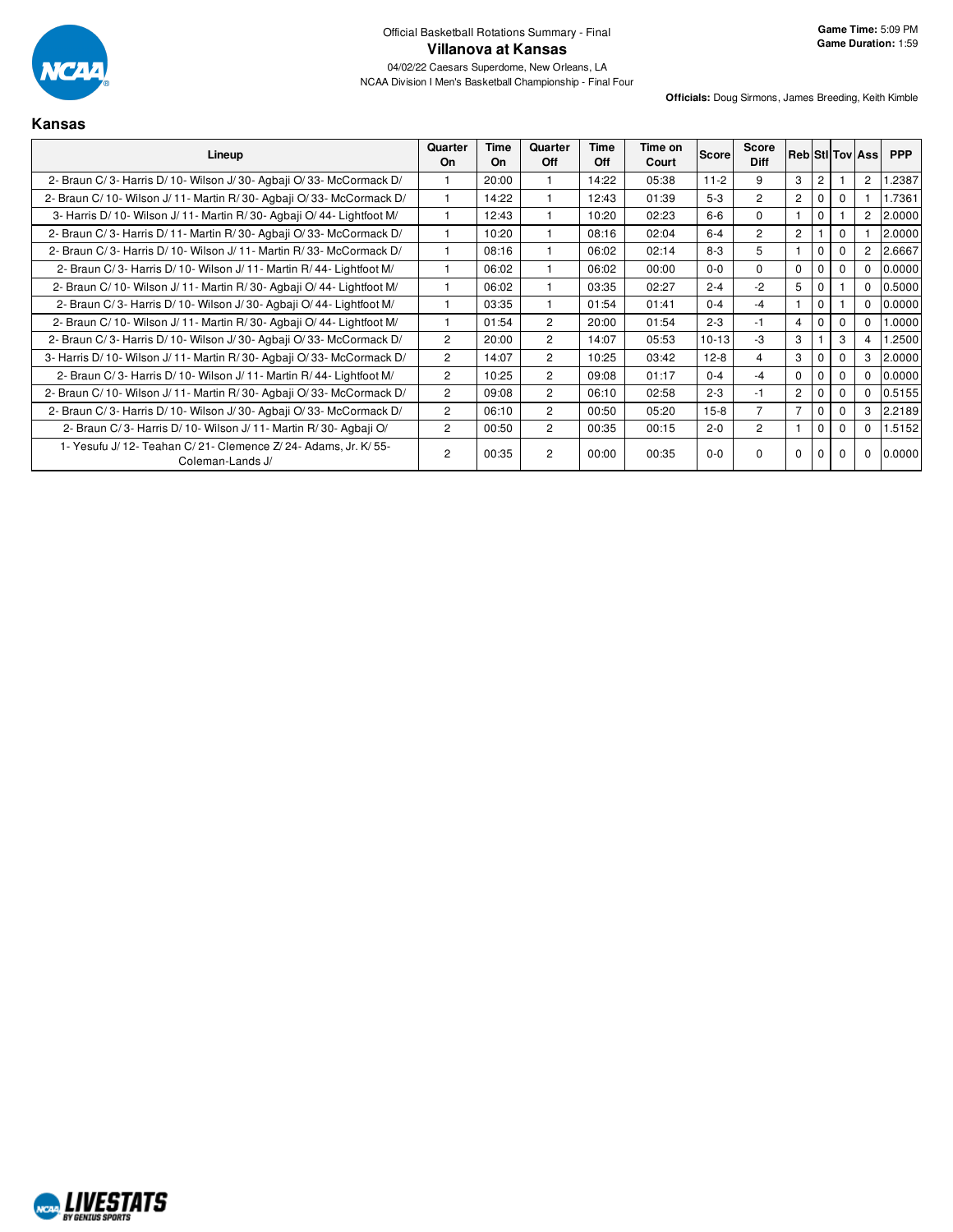

NCAA Division I Men's Basketball Championship - Final Four

**Officials:** Doug Sirmons, James Breeding, Keith Kimble

# **Villanova Lineup Time Score Score Diff Pts/Min Reb Stl Tov Ass PPP** 2- Gillespie C/ 3- Slater B/ 14- Daniels C/ 23- Samuels J/ 43- Dixon E/ 19:22 23-40 -17 1.1876 14 1 7 3 0.8156

| $2 -$ Gillespie G/ 3- Stater B/ 14- Daniers G/ 23- Samuers J/ 43- Dixon E/ | 19.ZZ 1 | 23-40     | $-11$ | <b>1.1070</b> | 14 |   | <b>U.O.IO</b> |
|----------------------------------------------------------------------------|---------|-----------|-------|---------------|----|---|---------------|
| 1- Antoine B/2- Gillespie C/3- Slater B/14- Daniels C/23- Samuels J/       | 09:14   | $22 - 21$ |       | 2.3827        | 4  |   | 1.3033        |
| 1- Antoine B/2- Gillespie C/3- Slater B/14- Daniels C/43- Dixon E/         | 05:31   | $9 - 4$   |       | 1.6314        | 10 |   | 1.3081        |
| - Antoine B/ 2- Gillespie C/ 14- Daniels C/ 23- Samuels J/ 43- Dixon E/    | 04:05   | $8 - 11$  | -3    | l.9592        |    | 0 | 1.8018        |
| 2- Gillespie C/4- Arcidiacono C/14- Daniels C/23- Samuels J/43- Dixon E/   | 01:13   | $3-3$     |       | 2.4658        |    |   | 3.0000        |
| 1- Antoine B/4- Arcidiacono C/12- Voigt K/13- Patterson T/22- Njoku N/     | 00:23   | $0 - 0$   |       | 0.0000        |    |   | 0.0000        |
| 1- Antoine B/3- Slater B/4- Arcidiacono C/13- Patterson T/22- Njoku N/     | 00:12   | $0 - 0$   |       | 0.0000        |    |   | 0.0000        |
| 1- Antoine B/3- Slater B/4- Arcidiacono C/14- Daniels C/23- Samuels J/     | 00:00   | $0 - 0$   |       | <b>NaN</b>    |    | 0 | 0.0000        |
| 1- Antoine B/3- Slater B/4- Arcidiacono C/13- Patterson T/14- Daniels C/   | 00:00   | $0 - 2$   | $-2$  | <b>NaN</b>    |    |   | 0.0000        |
|                                                                            |         |           |       |               |    |   |               |